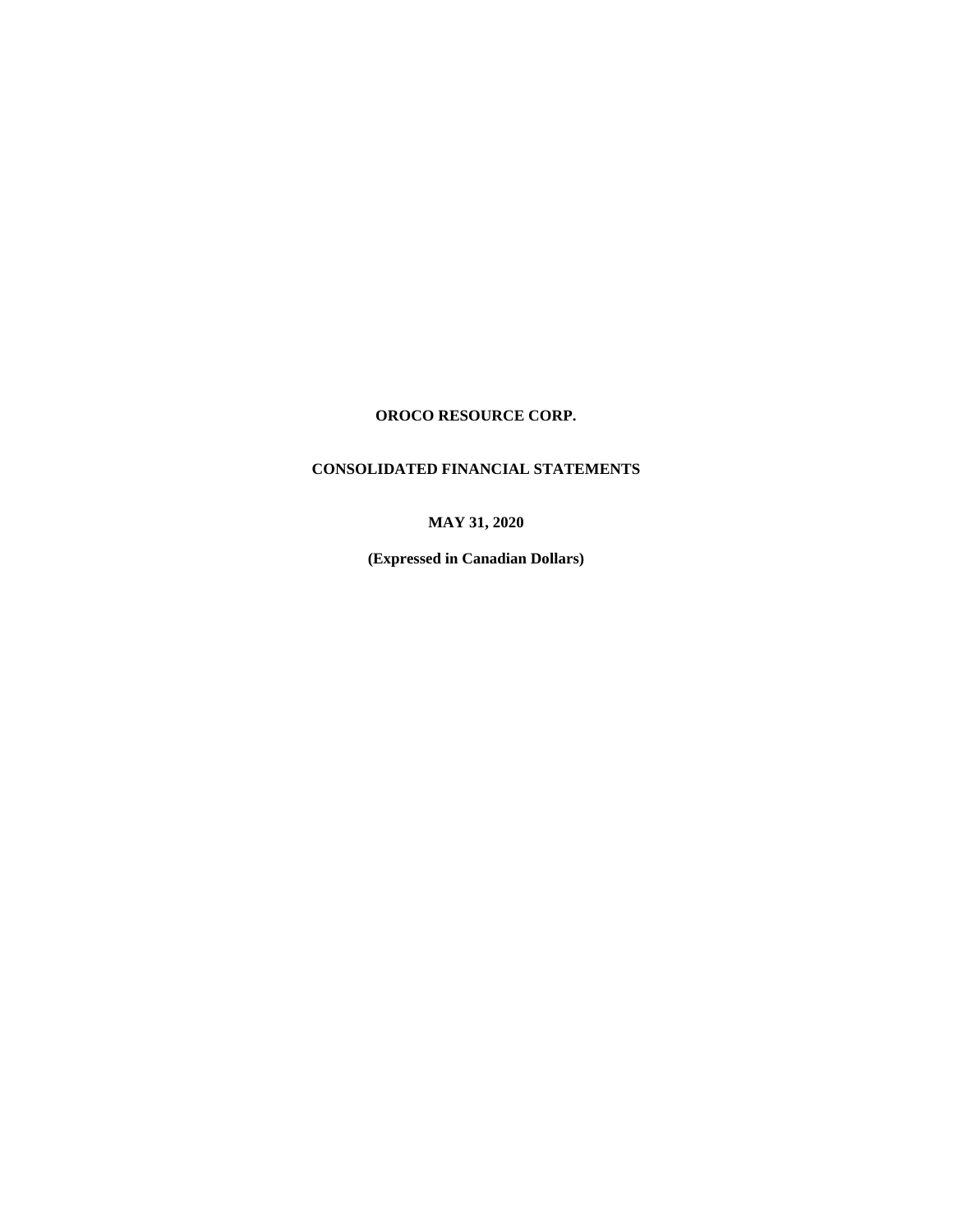# $D_{\text{AVIDSON}} \ \&\ \text{COMPANY LLP} \_\text{\tiny{LIP}}$  Chartered Professional Accountants  $D_{\text{AVIDSON}}$

# **INDEPENDENT AUDITOR'S REPORT**

To the Shareholders of Oroco Resource Corp.

### *Opinion*

We have audited the accompanying consolidated financial statements of Oroco Resource Corp. (the "Company"), which comprise the consolidated statements of financial position as at May 31, 2020 and 2019, and the consolidated statements of income (loss) and comprehensive income (loss), changes in shareholders' equity, and cash flows for the years then ended, and notes to the consolidated financial statements, including a summary of significant accounting policies.

In our opinion, these consolidated financial statements present fairly, in all material respects, the financial position of the Company as at May 31, 2020 and 2019, and its financial performance and its cash flows for the years then ended in accordance with International Financial Reporting Standards ("IFRS").

### *Basis for Opinion*

We conducted our audits in accordance with Canadian generally accepted auditing standards. Our responsibilities under those standards are further described in the Auditor's Responsibilities for the Audit of the Consolidated Financial Statements section of our report. We are independent of the Company in accordance with the ethical requirements that are relevant to our audit of the consolidated financial statements in Canada, and we have fulfilled our other ethical responsibilities in accordance with these requirements. We believe that the audit evidence we have obtained in our audits is sufficient and appropriate to provide a basis for our opinion.

#### *Other Information*

Management is responsible for the other information. The other information obtained at the date of this auditor's report includes Management's Discussion and Analysis.

Our opinion on the consolidated financial statements does not cover the other information and we do not express any form of assurance conclusion thereon.

In connection with our audit of the consolidated financial statements, our responsibility is to read the other information and, in doing so, consider whether the other information is materially inconsistent with the consolidated financial statements or our knowledge obtained in the audit, or otherwise appears to be materially misstated.

We obtained Management's Discussion and Analysis prior to the date of this auditor's report. If, based on the work we have performed, we conclude that there is a material misstatement of this other information, we are required to report that fact. We have nothing to report in this regard.

#### *Responsibilities of Management and Those Charged with Governance for the Consolidated Financial Statements*

Management is responsible for the preparation and fair presentation of the consolidated financial statements in accordance with IFRS, and for such internal control as management determines is necessary to enable the preparation of consolidated financial statements that are free from material misstatement, whether due to fraud or error.

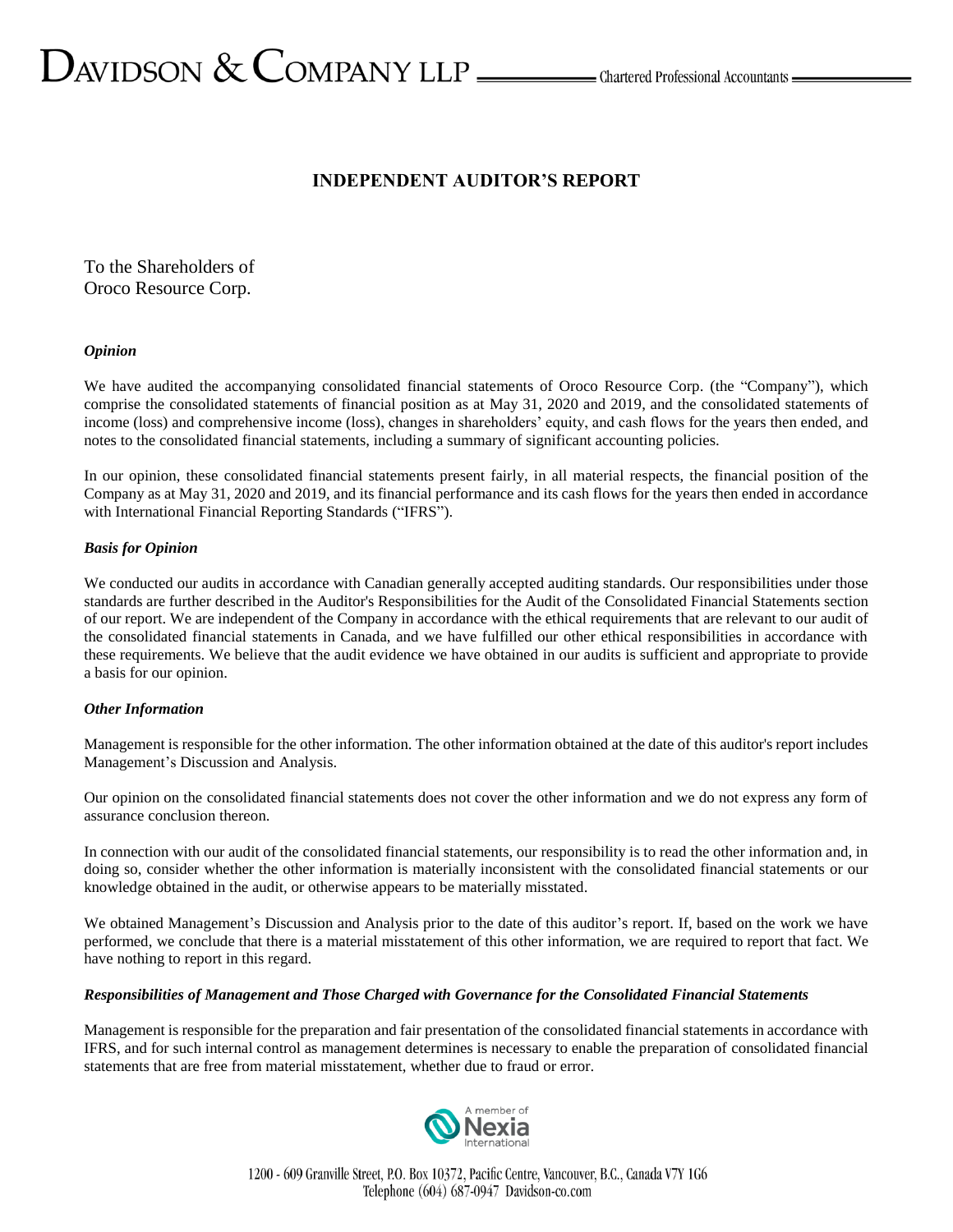In preparing the consolidated financial statements, management is responsible for assessing the Company's ability to continue as a going concern, disclosing, as applicable, matters related to going concern and using the going concern basis of accounting unless management either intends to liquidate the Company or to cease operations, or has no realistic alternative but to do so.

Those charged with governance are responsible for overseeing the Company's financial reporting process.

## *Auditor's Responsibilities for the Audit of the Consolidated Financial Statements*

Our objectives are to obtain reasonable assurance about whether the consolidated financial statements as a whole are free from material misstatement, whether due to fraud or error, and to issue an auditor's report that includes our opinion. Reasonable assurance is a high level of assurance, but is not a guarantee that an audit conducted in accordance with Canadian generally accepted auditing standards will always detect a material misstatement when it exists. Misstatements can arise from fraud or error and are considered material if, individually or in the aggregate, they could reasonably be expected to influence the economic decisions of users taken on the basis of these consolidated financial statements.

As part of an audit in accordance with Canadian generally accepted auditing standards, we exercise professional judgment and maintain professional skepticism throughout the audit. We also:

- Identify and assess the risks of material misstatement of the consolidated financial statements, whether due to fraud or error, design and perform audit procedures responsive to those risks, and obtain audit evidence that is sufficient and appropriate to provide a basis for our opinion. The risk of not detecting a material misstatement resulting from fraud is higher than for one resulting from error, as fraud may involve collusion, forgery, intentional omissions, misrepresentations, or the override of internal control.
- Obtain an understanding of internal control relevant to the audit in order to design audit procedures that are appropriate in the circumstances, but not for the purpose of expressing an opinion on the effectiveness of the Company's internal control.
- Evaluate the appropriateness of accounting policies used and the reasonableness of accounting estimates and related disclosures made by management.
- Conclude on the appropriateness of management's use of the going concern basis of accounting and, based on the audit evidence obtained, whether a material uncertainty exists related to events or conditions that may cast significant doubt on the Company's ability to continue as a going concern. If we conclude that a material uncertainty exists, we are required to draw attention in our auditor's report to the related disclosures in the consolidated financial statements or, if such disclosures are inadequate, to modify our opinion. Our conclusions are based on the audit evidence obtained up to the date of our auditor's report. However, future events or conditions may cause the Company to cease to continue as a going concern.
- Evaluate the overall presentation, structure and content of the consolidated financial statements, including the disclosures, and whether the consolidated financial statements represent the underlying transactions and events in a manner that achieves fair presentation.
- Obtain sufficient appropriate audit evidence regarding the financial information of the entities or business activities within the Company to express an opinion on the consolidated financial statements. We are responsible for the direction, supervision and performance of the group audit. We remain solely responsible for our audit opinion.

We communicate with those charged with governance regarding, among other matters, the planned scope and timing of the audit and significant audit findings, including any significant deficiencies in internal control that we identify during our audit.

We also provide those charged with governance with a statement that we have complied with relevant ethical requirements regarding independence, and to communicate with them all relationships and other matters that may reasonably be thought to bear on our independence, and where applicable, related safeguards.

The engagement partner on the audit resulting in this independent auditor's report is Guy Thomas.

# **"DAVIDSON & COMPANY LLP"**

Vancouver, Canada Chartered Professional Accountants

September 28, 2020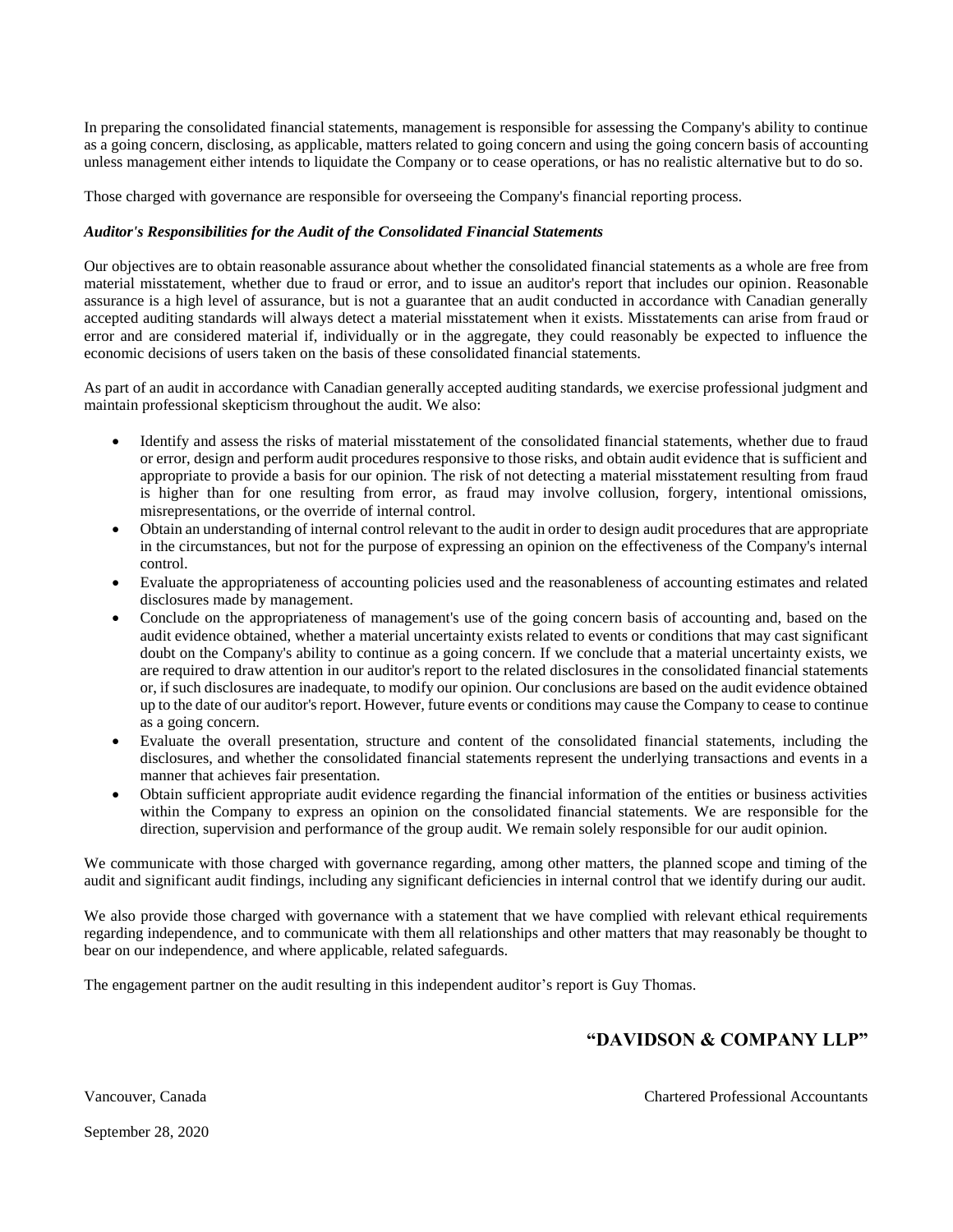#### **OROCO RESOURCE CORP.**

CONSOLIDATED STATEMENTS OF FINANCIAL POSITION (Expressed in Canadian Dollars) As at May 31,

|                                                              |              | 2020         |              | 2019           |
|--------------------------------------------------------------|--------------|--------------|--------------|----------------|
|                                                              |              |              |              |                |
| <b>ASSETS</b>                                                |              |              |              |                |
| <b>Current</b>                                               |              |              |              |                |
| Cash                                                         | \$           | 407,226      | $\mathbb{S}$ | 488,402        |
| Receivables                                                  |              | 360,134      |              | 35,491         |
| Prepaid expenses and advances                                |              | 118,888      |              | 14,776         |
|                                                              |              | 886,248      |              | 538,669        |
|                                                              |              |              |              |                |
| <b>Marketable securities</b> (Note $4(a)$ )                  |              | 215,031      |              | 401,444        |
| Investment in and advances to associated company (Note 4(b)) |              |              |              | 1,339,443      |
| <b>Deferred acquisition costs (Note 6)</b>                   |              |              |              | 29,559         |
| <b>Exploration and evaluation assets (Note 6)</b>            |              | 27,395,269   |              | 1,417,143      |
| <b>Equipment</b> (Note 7)                                    |              | 5,028        |              | 5,850          |
|                                                              | \$           | 28,501,576   | \$           | 3,732,108      |
|                                                              |              |              |              |                |
| <b>LIABILITIES AND SHAREHOLDERS' EQUITY</b>                  |              |              |              |                |
| <b>Current</b>                                               |              |              |              |                |
| Accounts payable and accrued liabilities (Notes 8 and 12)    | $\mathbb{S}$ | 1,406,175    | $\mathbb{S}$ | 467,341        |
| Deferred tax liability                                       |              | 13,443       |              | 13,443         |
|                                                              |              | 1,419,618    |              | 480,784        |
|                                                              |              |              |              |                |
| <b>Shareholders' equity</b>                                  |              |              |              |                |
| Share capital (Note 10)                                      |              | 35,081,553   |              | 19,913,512     |
| Reserves (Note 10)                                           |              | 3,051,282    |              | 2,758,706      |
| Deficit                                                      |              | (18,203,666) |              | (19, 420, 894) |
| Equity attributable to the Company's shareholders            |              | 19,929,169   |              | 3,251,324      |
| Non-controlling interest (Notes 4(b) and 11)                 |              | 7,152,789    |              |                |
|                                                              |              | 27,081,958   |              | 3,251,324      |
|                                                              | \$           | 28,501,576   | \$           | 3,732,108      |

**Nature of operations and going concern** (Note 1) **Contingency** (Note 6) **Subsequent events** (Note 17)

**Approved on behalf of the Board:**

*"Craig Dalziel" "Stephen Leahy"*

Craig Dalziel – Director Stephen Leahy – Director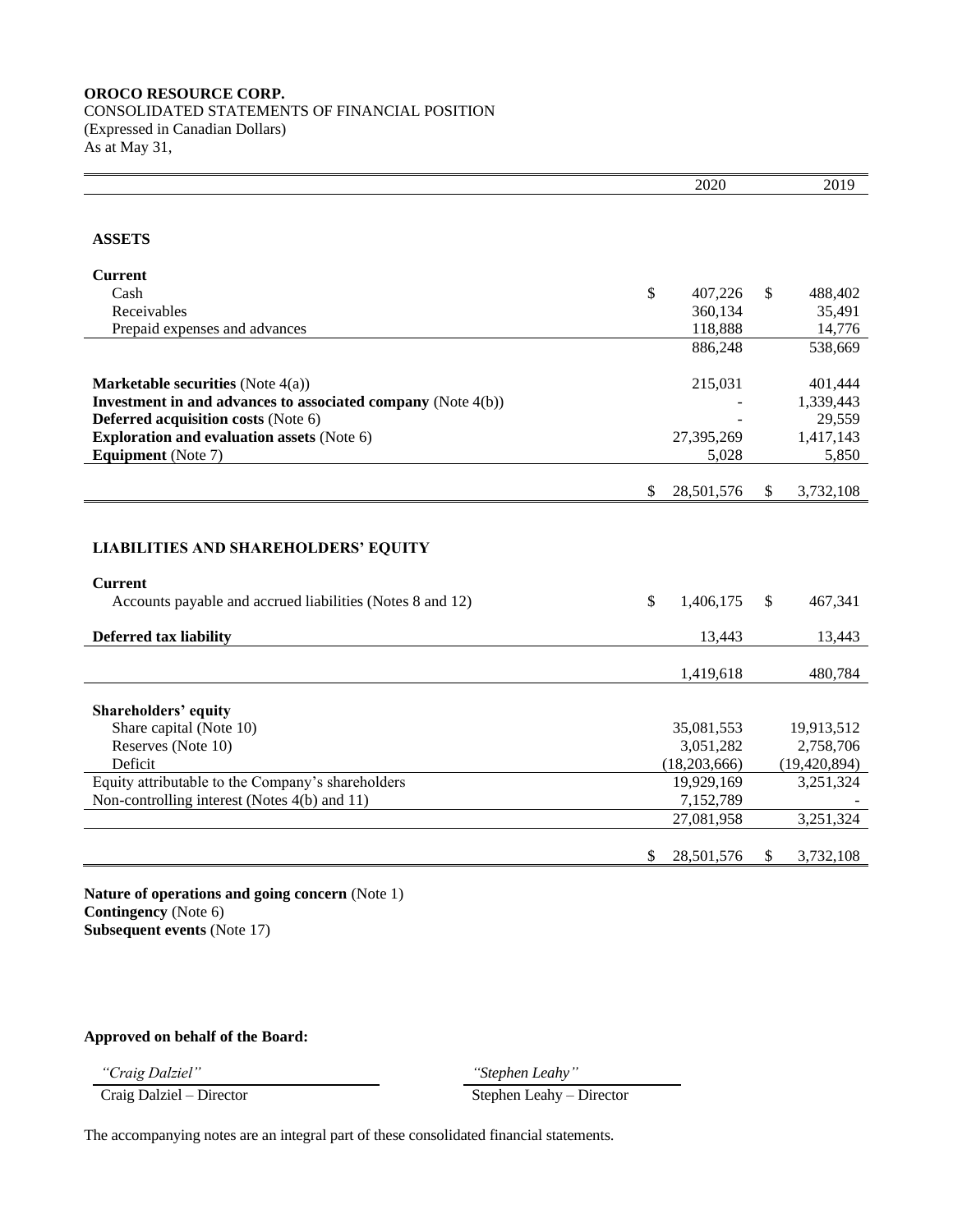## **OROCO RESOURCE CORP.**

CONSOLIDATED STATEMENTS OF INCOME (LOSS) AND COMPREHENSIVE INCOME (LOSS) (Expressed in Canadian Dollars) Year Ended May 31,

|                                                                | 2020          | 2019              |
|----------------------------------------------------------------|---------------|-------------------|
|                                                                |               |                   |
| <b>Expenses</b>                                                |               |                   |
| Business development                                           | \$<br>68,400  | 68,400<br>\$      |
| Consulting fees (Note 12)                                      | 266,051       | 134,179           |
| Depreciation (Note 7)                                          | 822           | 1,001             |
| Foreign currency loss                                          | 15,408        | 1,806             |
| Management and director fees (Note 12)                         | 325,750       | 263,500           |
| Office and general                                             | 218,472       | 192,501           |
| Professional fees (Note 12)                                    | 381,178       | 344,923           |
| Property investigation costs                                   | 13,733        | 69,543            |
| Share-based payment (Notes 10 and 12)                          | 460,786       | 538,932           |
| Shareholder communications and investor relations              | 266,474       | 106,027           |
| Transfer agent and filing fees                                 | 36,592        | 26,407            |
| Travel                                                         | 162,396       | 63,223            |
| <b>Operating loss</b>                                          | (2,216,062)   | (1,810,442)       |
|                                                                |               |                   |
| Equity loss in associated company (Note $4(b)$ )               | (15,953)      | (119, 858)        |
| Equity investment fair value adjustment (Note 4(b))            | 1,547,215     |                   |
| Loss on sale of marketable securities (Note $4(a)$ )           | (1,290)       |                   |
| Interest income (Note $4(b)$ )                                 | 70,348        | 40,621            |
| Management services (Note 4(b))                                | 52,500        | 330,000           |
| Royalty income (Note 5)                                        | 890,072       | 12,994            |
|                                                                | 2,542,892     | 263,757           |
|                                                                |               |                   |
| Income (loss) for the year                                     | 326,830       | (1,546,685)       |
|                                                                |               |                   |
| Reclassification of loss on sale of marketable                 |               |                   |
| securities included in net loss (Note $4(a)$ )                 | 1,280         |                   |
| Unrealized loss on fair value of marketable                    |               |                   |
| securities (Note $4(a)$ )                                      | (165, 413)    | (147, 156)        |
|                                                                |               |                   |
| Income (loss) and comprehensive income (loss) for the year     | \$<br>162,697 | \$<br>(1,693,841) |
|                                                                |               |                   |
| Income (loss) and comprehensive income (loss) attributable to: |               |                   |
| Equity holders of the Company                                  | \$<br>167,245 | (1,693,841)       |
| Non-controlling interest (Notes 4(b) and 11)                   | (4,548)       |                   |
|                                                                |               |                   |
|                                                                | \$<br>162,697 | (1,693,841)       |
| Basic income (loss) per common share                           | 0.00          | \$<br>(0.02)      |
|                                                                | \$            |                   |
| Diluted income (loss) per common share                         | \$<br>0.00    | \$<br>(0.02)      |
|                                                                |               |                   |
| Weighted average number of common shares                       |               |                   |
| outstanding - basic and diluted                                | 112,955,984   | 92,183,337        |
|                                                                |               |                   |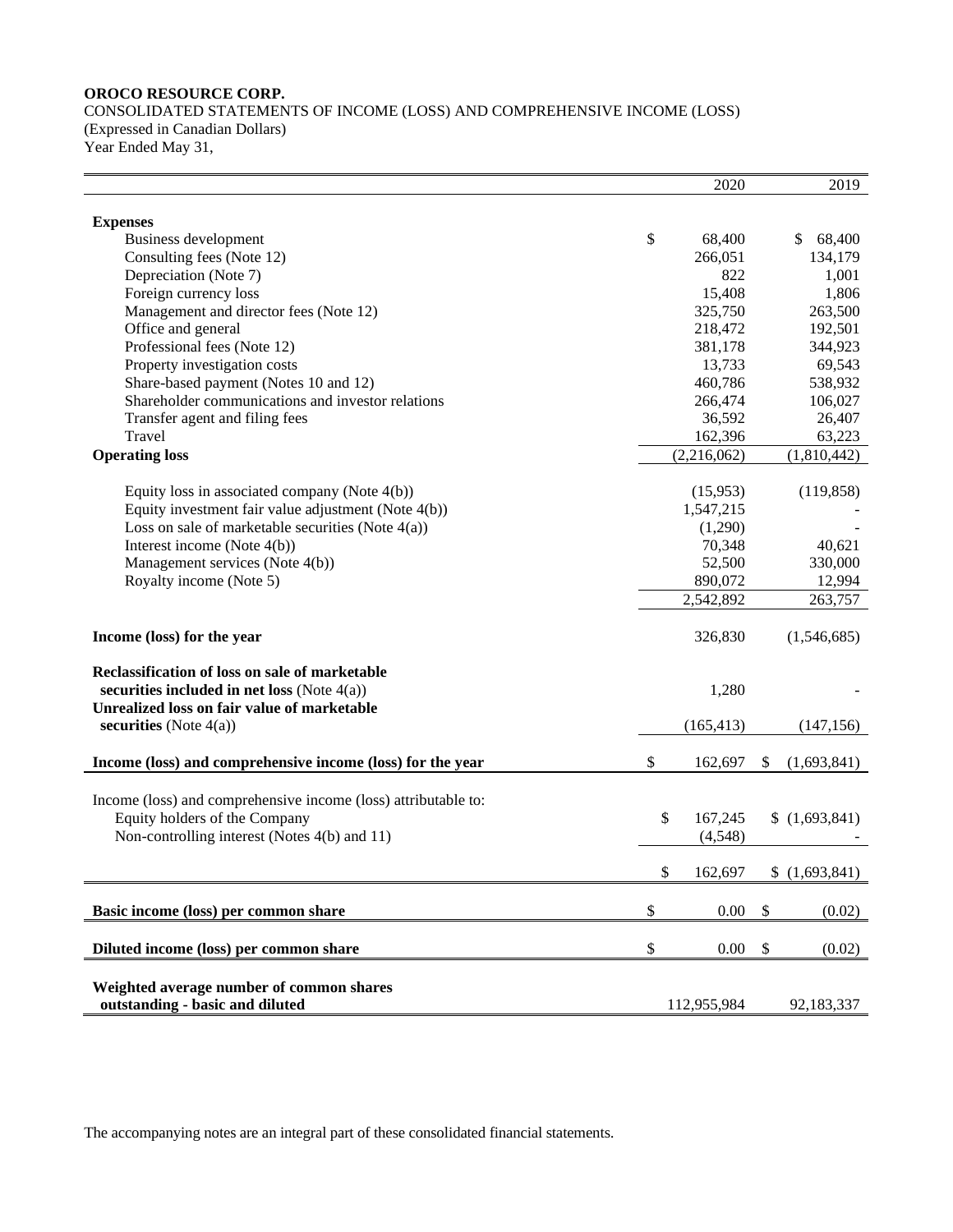## **OROCO RESOURCE CORP**. CONSOLIDATED STATEMENTS OF CHANGES IN SHAREHOLDERS' EQUITY (Expressed in Canadian Dollars)

|                                                                         | Share Capital |            |                                         | Reserves                    |                |                                 |             |
|-------------------------------------------------------------------------|---------------|------------|-----------------------------------------|-----------------------------|----------------|---------------------------------|-------------|
|                                                                         | Number        | Amount     | Other<br>comprehensive<br>income (loss) | Stock option and<br>warrant | Deficit        | Non-<br>controlling<br>interest | Total       |
|                                                                         |               | \$         | \$.                                     | S                           | \$             | \$                              | \$          |
|                                                                         |               |            |                                         |                             |                |                                 |             |
| May 31, 2018                                                            | 89,147,405    | 18,115,678 | 103,031                                 | 2,289,540                   | (17, 874, 209) |                                 | 2,634,040   |
| Shares issued for cash                                                  | 6,950,000     | 1,550,000  |                                         |                             |                |                                 | 1,550,000   |
| Share issue costs                                                       |               | (27,207)   |                                         |                             |                |                                 | (27,207)    |
| Shares issued for option exercises                                      | 500,000       | 63,141     |                                         | (25, 641)                   |                |                                 | 37,500      |
| Shares issued for warrant exercises                                     | 445,000       | 74,400     |                                         |                             |                |                                 | 74,400      |
| Shares issued for exploration and<br>evaluation assets                  | 500,000       | 137,500    |                                         |                             |                |                                 | 137,500     |
| Unrealized loss on fair value of                                        |               |            |                                         |                             |                |                                 |             |
| marketable securities                                                   |               |            | (147, 156)                              |                             |                |                                 | (147, 156)  |
| Share-based payment                                                     |               |            |                                         | 538,932                     |                |                                 | 538,932     |
| Loss for the year                                                       |               |            |                                         |                             | (1,546,685)    | $\blacksquare$                  | (1,546,685) |
| May 31, 2019                                                            | 97,542,405    | 19,913,512 | (44, 125)                               | 2,802,831                   | (19, 420, 894) | $\overline{a}$                  | 3,251,324   |
| Shares issued for cash                                                  | 5,500,000     | 2,047,500  |                                         | 52,500                      |                |                                 | 2,100,000   |
| Share issue costs                                                       |               | (29,198)   |                                         | 7,162                       |                |                                 | (22,036)    |
| Shares issued for option exercises                                      | 400,000       | 143,739    |                                         | (63, 739)                   |                |                                 | 80,000      |
| Shares issued for warrant exercises<br>Shares issued for acquisition of | 4,125,000     | 668,000    |                                         |                             |                |                                 | 668,000     |
| Altamura Copper Corp.<br>Unrealized loss on fair value of               | 39,800,000    | 12,338,000 |                                         |                             |                |                                 | 12,338,000  |
| marketable securities<br>Reclassification of loss on                    |               |            | (165, 413)                              |                             |                |                                 | (165, 413)  |
| sale of marketable securities                                           |               |            | 1,280                                   |                             |                |                                 | 1,280       |
| Share-based payment                                                     |               |            |                                         | 460,786                     |                |                                 | 460,786     |
| Increase in ownership of subsidiary                                     |               |            |                                         |                             | 885,850        | (885, 850)                      |             |
| Non-controlling interest acquired                                       |               |            |                                         |                             | $\overline{a}$ | 8,043,187                       | 8,043,187   |
| Income (loss) for the year                                              |               |            |                                         |                             | 331,378        | (4,548)                         | 326,830     |
| May 31, 2020                                                            | 147, 367, 405 | 35,081,553 | (208, 258)                              | 3,259,540                   | (18,203,666)   | 7,152,789                       | 27,081,958  |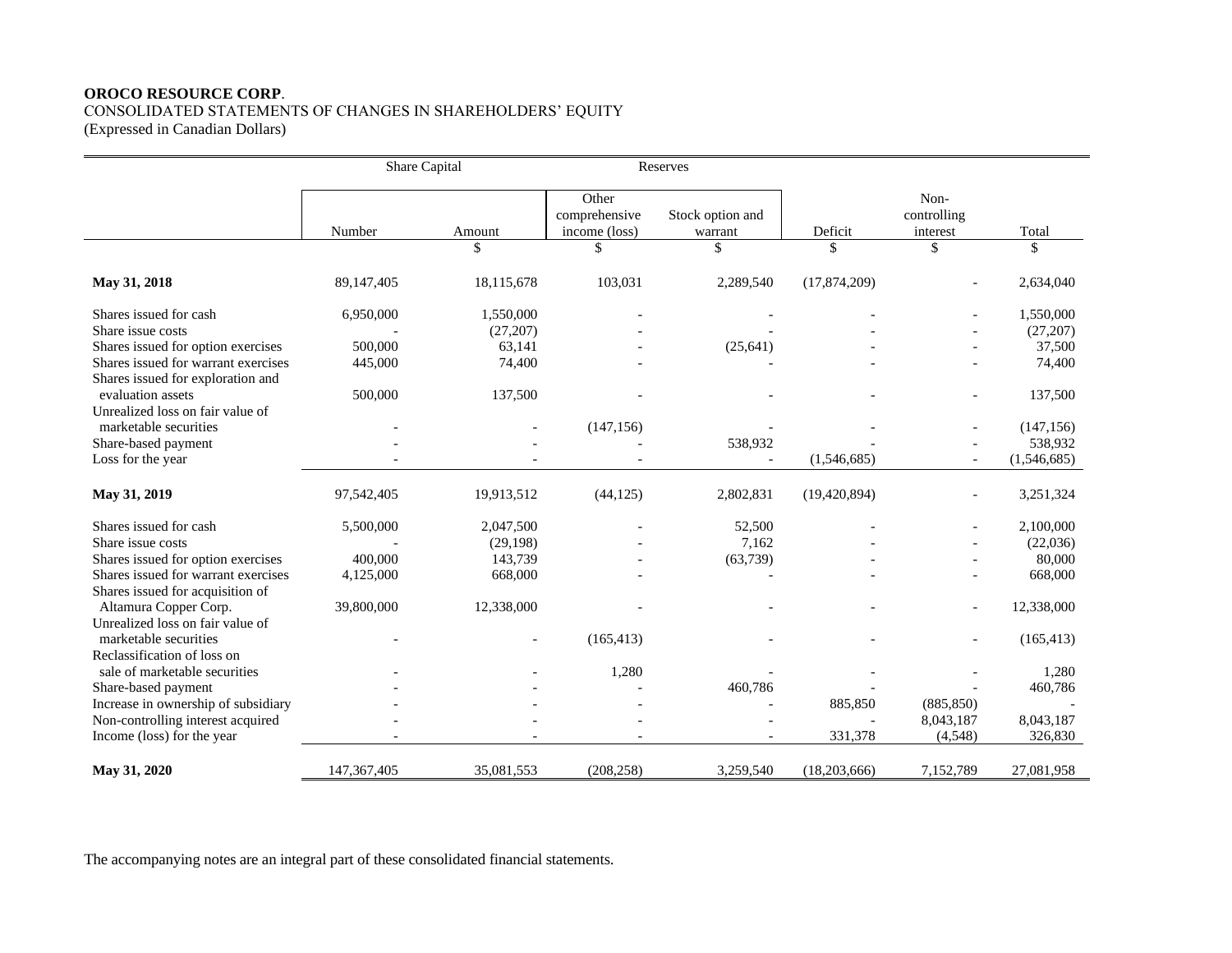## **OROCO RESOURCE CORP.**

CONSOLIDATED STATEMENTS OF CASH FLOWS (Expressed in Canadian Dollars) Year Ended May 31,

|                                               | 2020          | 2019              |
|-----------------------------------------------|---------------|-------------------|
|                                               |               |                   |
| <b>CASH FLOWS FROM OPERATING ACTIVITIES</b>   |               |                   |
| Income (loss) for the year                    | \$<br>326,830 | \$<br>(1,546,685) |
| Adjusted for items not involving cash:        |               |                   |
| Depreciation                                  | 822           | 1,001             |
| Equity loss in associated company             | 15,953        | 119,858           |
| Equity investment fair value adjustment       | (1,547,215)   |                   |
| Accrued royalty income                        | (890,072)     | (12,994)          |
| Accrued interest income                       | (66, 801)     | (40,621)          |
| Accrued management services income            | (52,500)      | (330,000)         |
| Foreign exchange gain                         | (17,078)      | (882)             |
| Share-based payment                           | 460,786       | 538,932           |
| Loss on sale of marketable securities         | 1,290         |                   |
| Changes in working capital items:             |               |                   |
| Receivables                                   | (18, 125)     | (25, 134)         |
| Prepaid expenses and advances                 | (104, 112)    | (10,765)          |
| Accounts payable and accrued liabilities      | 300,039       | 87,322            |
| Net cash used in operating activities         | (1,590,183)   | (1,219,968)       |
|                                               |               |                   |
| <b>CASH FLOWS FROM INVESTING ACTIVITIES</b>   |               |                   |
| Exploration and evaluation expenditures       | (1,673,323)   | (514, 936)        |
| Deferred acquisition costs                    |               | (19,800)          |
| Royalty income                                | 598,007       | 20,181            |
| Advances to associated company                | (262, 631)    | (350, 572)        |
| Proceeds on sale of marketable securities     | 20,990        |                   |
|                                               |               |                   |
| Net cash used in investing activities         | (1,316,957)   | (865, 127)        |
| <b>CASH FLOWS FROM FINANCING ACTIVITIES</b>   |               |                   |
| Proceeds from private placement shares issued | 2,100,000     | 1,550,000         |
| Proceeds from exercise of options             | 80,000        | 37,500            |
| Proceeds from exercise of warrants            | 668,000       | 74.400            |
| Funds received from promissory notes issued   | 122,000       |                   |
| Repayment of promissory notes                 | (122,000)     |                   |
| Share issue cost                              | (22,036)      | (27,207)          |
|                                               |               |                   |
| Net cash provided by financing activities     | 2,825,964     | 1,634,693         |
| Change in cash                                | (81, 176)     | (450, 402)        |
| Cash, beginning of year                       | 488,402       | 938,804           |
|                                               |               |                   |
| Cash, end of year                             | \$<br>407,226 | \$<br>488,402     |

**Supplemental cash flow information** (Note 14)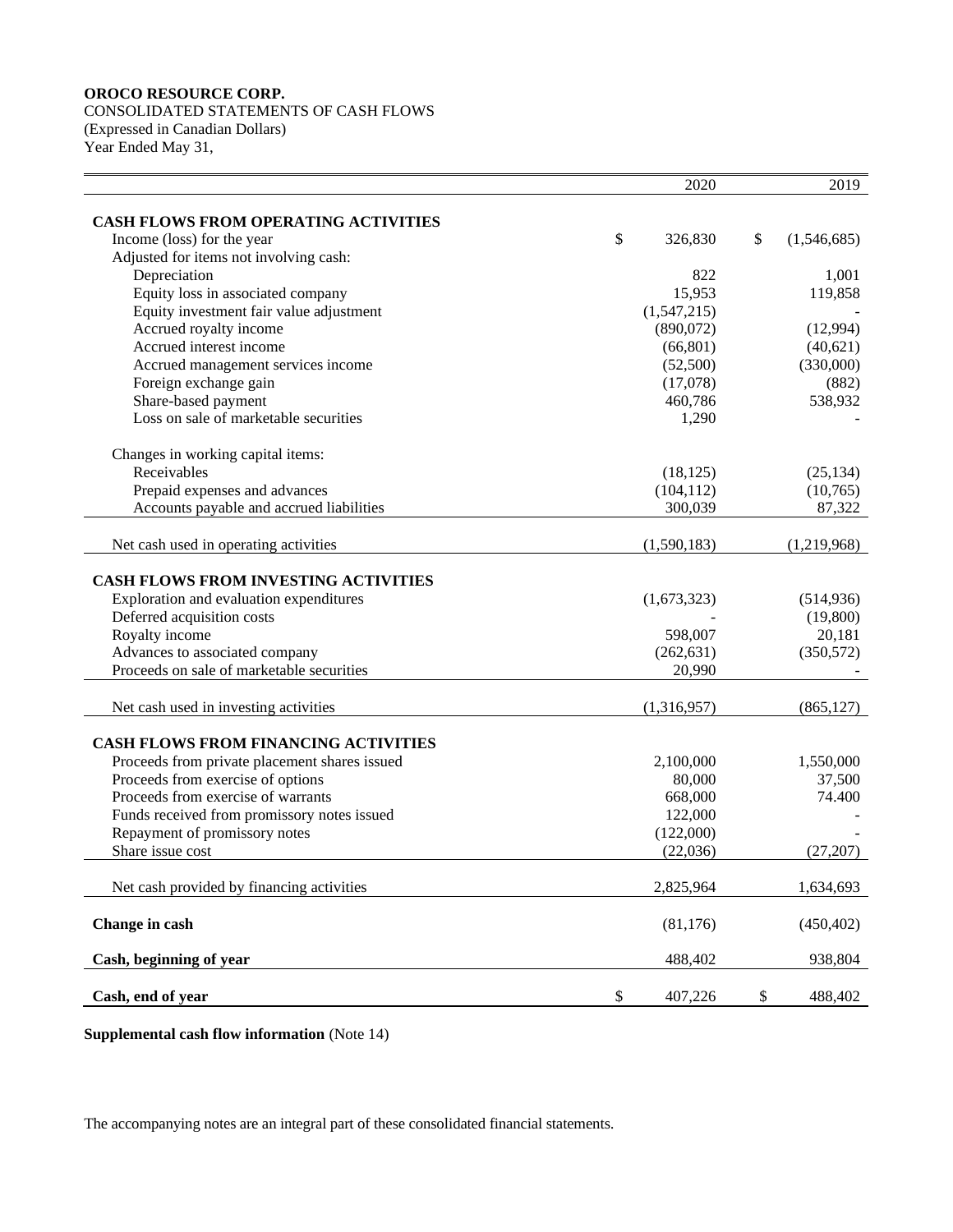## **1. NATURE OF OPERATIONS AND GOING CONCERN**

Oroco Resource Corp. (the "Company") was incorporated on July 7, 2006 under the Business Corporations Act of British Columbia and is in the business of acquiring and exploring exploration and evaluation assets in Mexico. The Company is listed on the TSX Venture Exchange (the "TSX-V").

The Company's head office and principal address is located at #1201 - 1166 Alberni Street, Vancouver, British Columbia, Canada, V6E 3Z3.

The Company is in the exploration stage and has not yet determined whether its exploration and evaluation assets contain reserves that are economically recoverable. The recoverability of amounts shown for exploration and evaluation assets and related deferred exploration expenditures are dependent upon the discovery of economically recoverable reserves, the ability of the Company to obtain necessary financing to complete the development of the mineral properties and upon future profitable production or proceeds from the disposition thereof.

The Company's exploration and evaluation assets consist of the Santo Tomas, Xochipala, and Salvador properties in Mexico. The outlook for the Company is tied to realizing on the value of its exploration and evaluation assets and marketable securities, raising the financing necessary to maintain operations thereafter, and ultimately on generating future profitable operations. The Company has incurred ongoing losses and will require additional capital to continue operation for the upcoming twelve months. Subsequent to May 31, 2020, the Company raised funds from the issuance of capital stock (Note 17). Management estimates it will have sufficient funds to operate for the upcoming twelve months.

These consolidated financial statements do not reflect adjustments to the carrying value of assets and liabilities, the reported expenses and balance sheet classifications used that would be necessary if the going concern assumption were not appropriate.

In March 2020, the World Health Organization declared coronavirus COVID-19 a global pandemic. This contagious disease outbreak, which has continued to spread, and any related adverse public health developments, has adversely affected workforces, economies, and financial markets globally, potentially leading to an economic downturn. It is not possible for the Company to predict the duration or magnitude of the adverse results of the outbreak and its effects on the Company's business or results of operations or its ability to raise funds.

## **2. BASIS OF PRESENTATION**

#### **Statement of compliance**

These consolidated financial statements have been prepared in accordance with International Financial Reporting Standards ("IFRS") as issued by the International Accounting Standards Board ("IASB") and interpretations of the International Financial Reporting Interpretations Committee ("IFRIC").

These consolidated financial statements were authorized by the Audit Committee and Board of Directors of the Company on September 28, 2020.

#### **Basis of presentation**

These consolidated financial statements have been prepared on a historical cost basis, using the accrual basis of accounting, except for cash flow information and certain financial assets that are measured at fair value, as explained in the significant accounting policies set out in Note 3.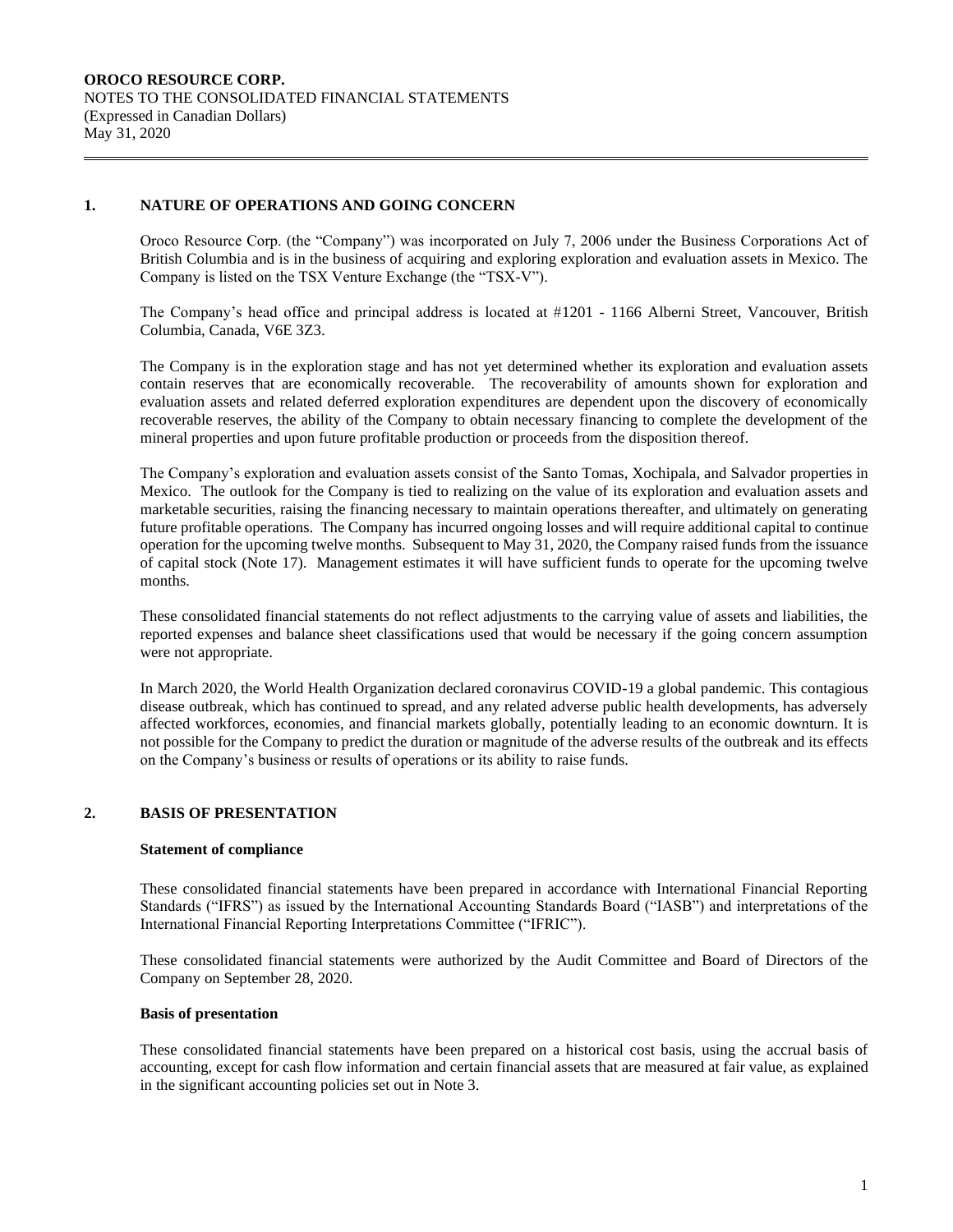## **2. BASIS OF PRESENTATION** (cont'd…)

#### **Functional and presentation currency**

These consolidated financial statements are presented in Canadian dollars, unless otherwise noted, which is the functional currency of the parent and of its subsidiaries.

#### **Basis of consolidation**

These consolidated financial statements include the accounts of the Company and its direct wholly- owned subsidiaries. Control exists when the Company possesses power over an investee, has exposure to variable returns from the investee and has the ability to use its power over the investee to affect its returns. Intercompany balances and transactions, and any unrealized income and expenses arising from intercompany transactions, are eliminated in preparing the consolidated financial statements.

| Name of Subsidiary                   | Country of<br>Incorporation | Percentage of<br>Ownership | Principal Activity           |
|--------------------------------------|-----------------------------|----------------------------|------------------------------|
|                                      |                             |                            |                              |
| Minera Xochipala S.A. de C.V. ("MX") | Mexico                      | 100%                       | <b>Exploration</b> in Mexico |
| 0973496 B.C. Ltd.                    | Canada                      | 100%                       | Holding company              |
| Altamura Copper Corp. ("Altamura")   | Canada                      | 100%                       | Holding company              |
| Xochipala Gold S.A. de C.V. ("XG")   | Mexico                      | 71%                        | <b>Exploration in Mexico</b> |
| Desarrollos Copper, S.A. de C.V.     | Mexico                      | 100%                       | Holding company              |
| Ruero International Ltd.             | <b>Bahamas</b>              | 50%                        | Holding company (inactive)   |

The Company also holds an inactive, nominal company incorporated in Canada, and a majority interest in Aztec Copper Inc. ("Aztec"), an inactive subsidiary incorporated in the United States and its subsidiary, Prime Aztec Mexicana, S.A. de C.V. an inactive subsidiary incorporated in Mexico.

#### **Significant estimates**

The preparation of these consolidated financial statements requires the Company to make estimates and assumptions concerning the future. The Company's management reviews these estimates and underlying assumptions on an ongoing basis, based on experience and other factors, including expectations of future events that are believed to be reasonable under the circumstances. Revisions to estimates are adjusted for prospectively in the period in which the estimates are revised.

Critical accounting estimates are estimates and assumptions made by management that may result in a material adjustment to the carrying amount of assets and liabilities within the next financial year and are, but are not limited to, the following:

Share-based payment - The fair value of stock options issued are subject to the limitation of the Black-Scholes option pricing model which incorporates market data and which involves uncertainty and subjectivity in estimates used by management in the assumptions. Changes in the input assumptions can materially affect the fair value estimate of stock options.

Valuation of marketable securities - The Company evaluates, among other factors, the duration and extent to which the fair value of an investment is less than its cost; and the financial health of, and near term business outlook for, the investee, including factors such as industry and sector performance, changes in technology, and operational and financing cash flow.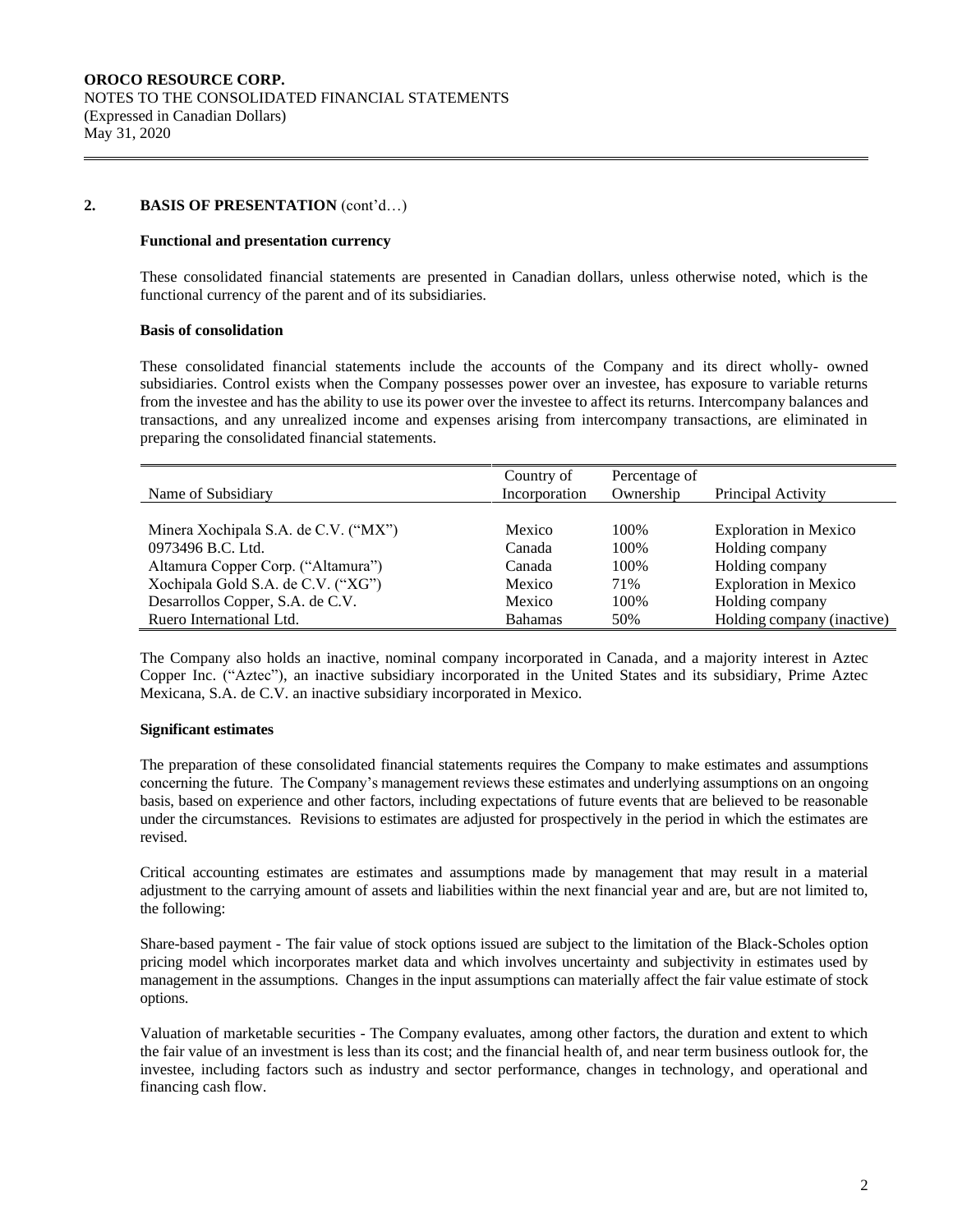## **2. BASIS OF PRESENTATION** (cont'd…)

#### **Significant estimates** (cont'd…)

The carrying value and the recoverability of exploration and evaluation assets - Management has determined that exploration, evaluation and related costs incurred, which were capitalized may have future economic benefits and may be economically recoverable. Management uses several criteria in its assessments of economic recoverability and probability of future economic benefits including geologic and other technical information, history of conversion of mineral deposits with similar characteristics to its own properties to proven and probable mineral reserves, scoping and feasibility studies, accessible facilities and existing permits.

Valuation of production royalty - The Company is entitled to royalty income as disclosed in Note 5. The Company has estimated the value of the production royalty to be \$Nil due to lack of certainty of future ongoing production and values.

### **Significant judgments**

Information about critical judgments in applying accounting policies that have the most significant effect on the amounts recognized in these consolidated financial statements are, but are not limited to, the following:

Determination of functional currency - The functional currency of the Company and its subsidiaries is the currency of the primary economic environment in which each entity operates. The Company has determined the functional currency of each entity to be the Canadian dollar. Determination of the functional currency may involve certain judgments to determine the primary economic environment. The functional currency may change if there is a change in events and conditions which determines the primary economic environment.

Classification of investments as subsidiaries, joint ventures, associated company and portfolio investments - Classification of investments requires judgement as to whether the Company controls, has joint control of or significant influence over the strategic financial and operating decisions relating to the activity of the investee. In assessing the level of control or influence that the Company has over an investment, management considers ownership percentages, board representation as well as other relevant provisions in shareholder agreements. If an investor holds or has the ability to hold 20% or more of the voting power of the investee, it is presumed that the investor has significant influence, unless it can be clearly demonstrated that this is not the case. Conversely, if the investor holds less than 20% of the voting power of the investee, it is presumed that the investor does not have significant influence, unless such influence can be clearly demonstrated. The Company previously accounted for its interest in Altamura as an equity investment as the Company had the ability to convert its advances into an increased interest in Altamura.

Acquisition of a company - The Company acquired shares in companies as further described in Note 4. These companies did not meet the definition of a business under IFRS 3 and accordingly have been accounted for as an acquisition of assets through the issuance of shares in accordance with IFRS 2. Where the acquisition was in steps, the book value of the original interest was adjusted to fair value based on the acquisition date fair value.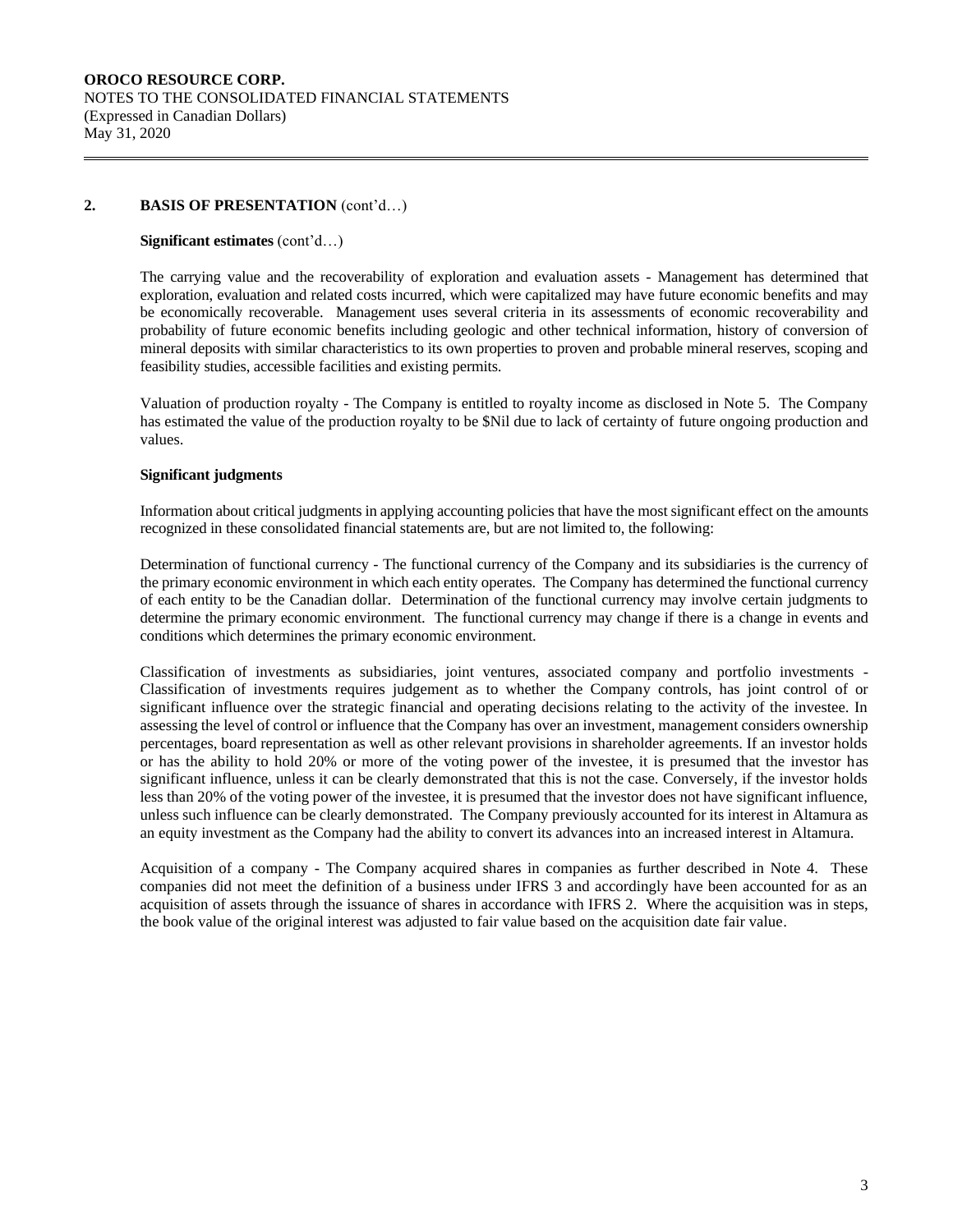## **3. SIGNIFICANT ACCOUNTING POLICIES**

#### **Financial instruments**

#### Financial assets

On initial recognition, financial assets are recognized at fair value and are subsequently classified and measured at: amortized cost; fair value through other comprehensive income ("FVOCI"); or fair value through profit or loss ("FVTPL). The classification of financial assets depends on the purpose for which the financial assets were acquired and is generally based on the business model in which a financial asset is managed and its contractual cash flow characteristics. Financial assets are measured at fair value net of transaction costs that are directly attributable to its acquisition except for financial assets at FVTPL where transaction costs are expensed. All financial assets not classified and measured at amortized cost or FVOCI are measured at FVTPL. On initial recognition of an equity instrument that is not held for trading, the Company may irrevocably elect to present subsequent changes in the investment's fair value in other comprehensive income. The classification determines the method by which the financial assets are carried on the consolidated statement of financial position subsequent to inception and how changes in value are recorded. Financial assets are classified as current assets or non-current assets based on their maturity date.

The Company's financial assets which consist of cash and receivables are classified as amortized cost. Marketable securities are classified as FVOCI.

#### Financial liabilities

Financial liabilities are designated as either: fair value through profit or loss; or amortized cost. All financial liabilities are classified and subsequently measured at amortized cost except for financial liabilities at FVTPL. The classification determines the method by which the financial liabilities are carried on the consolidated statement of financial position subsequent to inception and how changes in value are recorded.

The Company's financial liabilities which consist of accounts payable and accrued liabilities are classified as amortized cost.

#### Impairment of financial assets

An expected credit loss ("ECL") model applies to financial assets measured at amortized cost, contract assets and debt investments at FVOCI, but not to investments in equity instruments. The ECL model requires a loss allowance to be recognized based on expected credit losses. The estimated present value of future cash flows associated with the asset is determined and an impairment loss is recognized for the difference between this amount and the carrying amount as follows: the carrying amount of the asset is reduced to estimated present value of the future cash flows associated with the asset, discounted at the financial asset's original effective interest rate, either directly or through the use of an allowance account and the resulting loss is recognized in profit or loss for the period. In a subsequent period, if the amount of the impairment loss related to financial assets measured at amortized cost decreases, the previously recognized impairment loss is reversed through profit or loss to the extent that the carrying amount of the investment at the date the impairment is reversed does not exceed what the amortized cost would have been had the impairment not been recognized. The Company's financial assets measured at amortized cost are subject to the ECL model.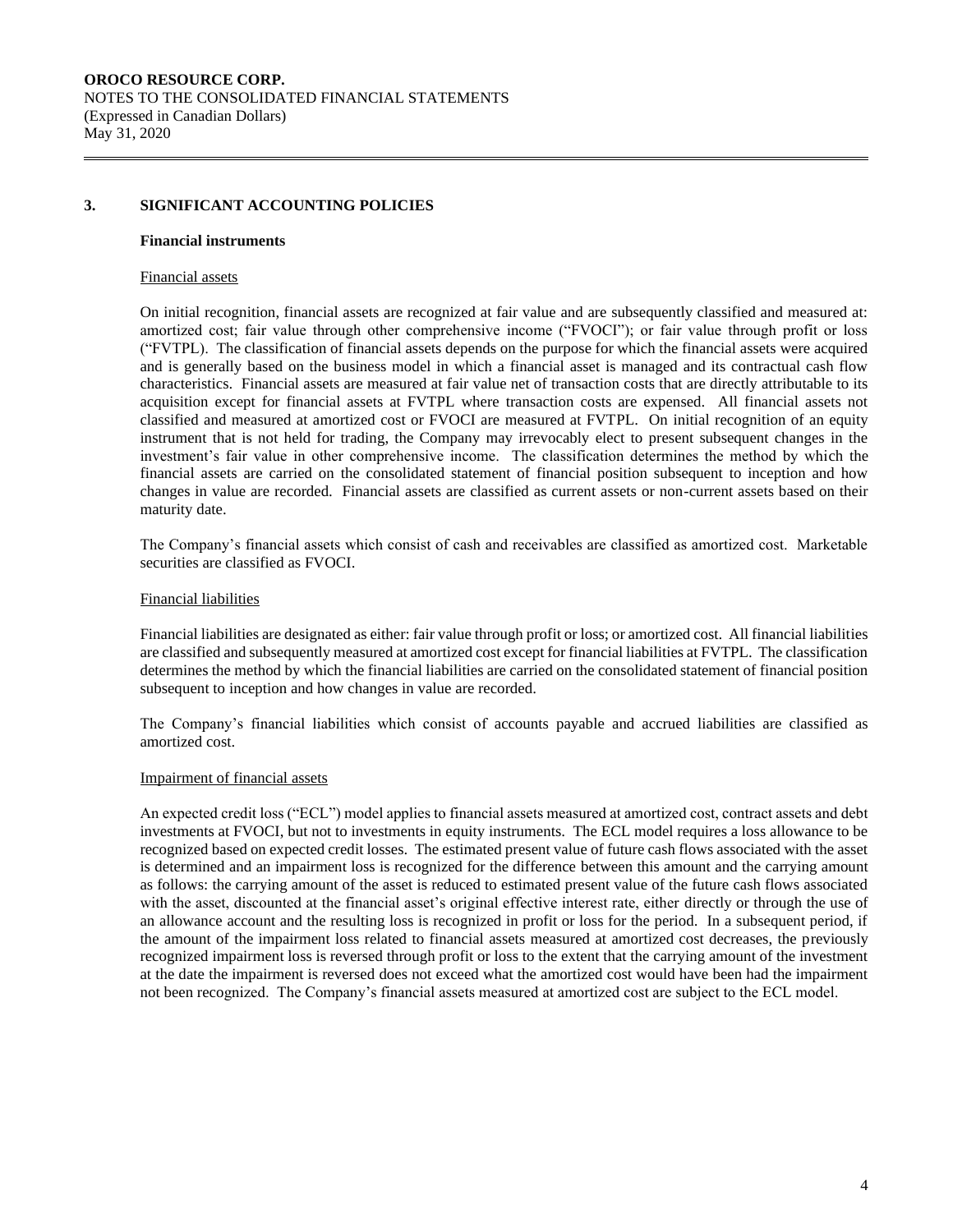#### **Investments in associated companies**

The Company accounts for its long-term investments in affiliated companies over which it has significant influence using the equity basis of accounting, whereby the investment is initially recorded at cost, adjusted to recognize the Company's share of earnings or losses and reduced by dividends received.

The Company assesses its equity investments for impairment if there is objective evidence of impairment as a result of one or more events that occurred after the initial recognition of the equity investment and that the event or events has an impact on the estimated future cash flow of the investment that can be reliably estimated. Objective evidence of impairment of equity investments includes:

- significant financial difficulty of the associated companies;
- becoming probable that the associated companies will enter bankruptcy or other financial reorganization; or
- national or local economic conditions that correlate with defaults of the associated companies.

#### **Deferred acquisition costs**

Costs relating to the acquisition of potential exploration and evaluation assets are recorded as deferred acquisition costs in advance of obtaining the asset. Once the asset has been acquired, the costs will be recorded as capitalized costs. The costs are written-off should the potential acquisition no longer be considered viable.

#### **Exploration and evaluation assets**

Exploration and evaluation assets include the costs of acquiring licenses, costs associated with exploration and evaluation activity, and the fair value (at acquisition date) of exploration and evaluation assets acquired in a business combination. All costs related to the acquisition and exploration of exploration and evaluation assets are capitalized by property as an intangible asset. Costs incurred before the Company has obtained the legal rights to explore an area are charged to operations.

Exploration and evaluation assets are assessed for impairment if (i) sufficient data exists to determine technical feasibility and commercial viability and (ii) facts and circumstances suggest that the carrying amount exceeds the recoverable amount.

Once the technical feasibility and commercial viability of the extraction of mineral resources in an area of interest are demonstrable, exploration and evaluation assets attributable to that area of interest are first tested for impairment and then reclassified to mining property and development assets within property, plant and equipment.

Recoverability of the carrying amount of the exploration and evaluation assets is dependent on successful development and commercial exploitation, or alternatively, sale of the respective areas of interest.

General exploration costs not related to specific properties and general administrative expenses are charged to operations in the year in which they are incurred.

The Company does not have any producing mineral properties and all of its efforts to date have been exploratory in nature. Upon the establishment of commercial production, carrying values of deferred acquisition and exploration costs are amortized over the estimated life of the mine using the units of production method.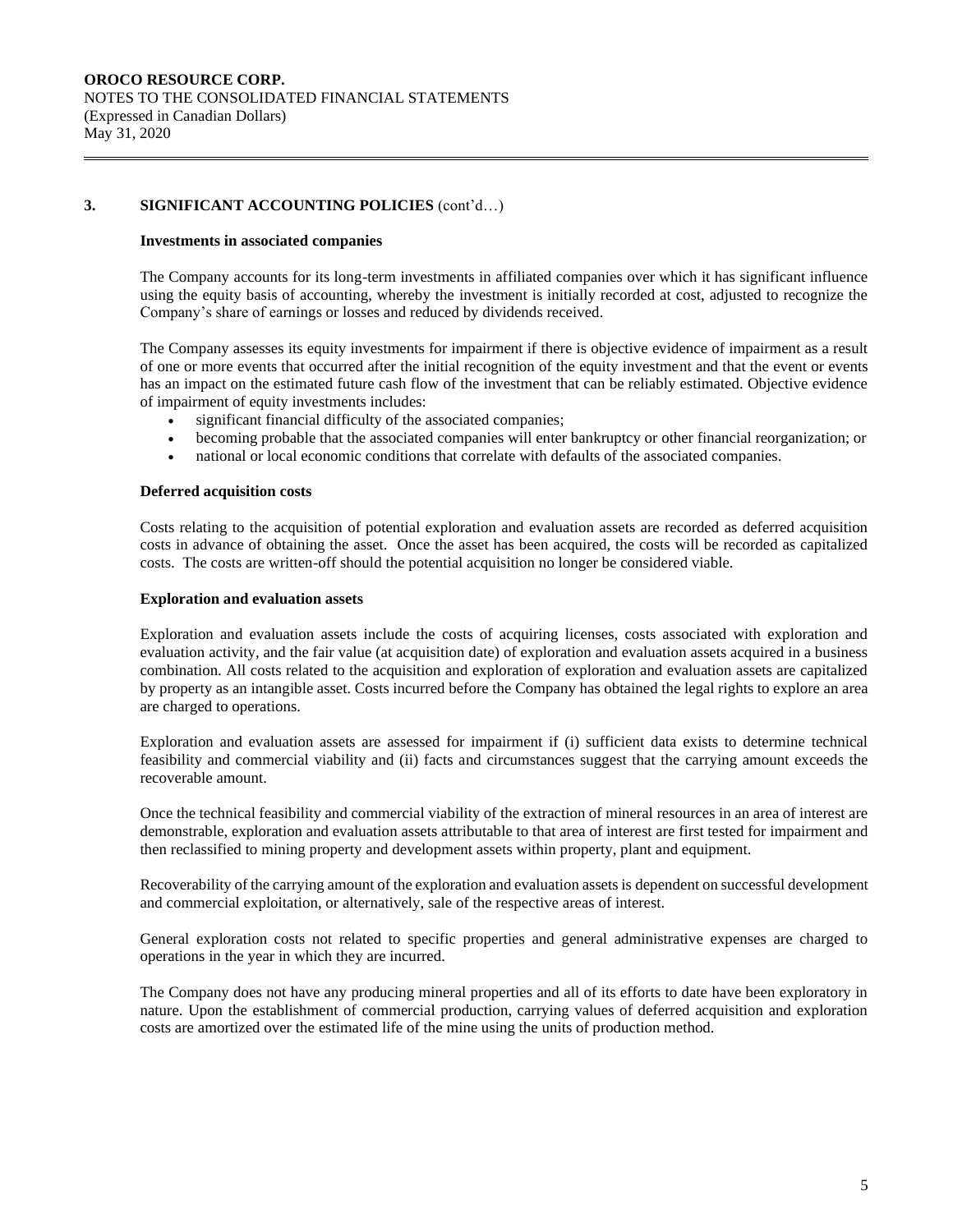#### **Provisions**

#### *Rehabilitation provisions*

The Company recognizes liabilities for statutory, contractual, constructive or legal obligations, including those associated with the rehabilitation of exploration and evaluation assets and equipment, when those obligations result from the acquisition, construction, development or normal operation of the assets. Initially, a liability for rehabilitation obligation is recognized at its fair value in the period in which it is incurred if a reasonable estimate of cost can be made. The Company records the present value of estimated future cash flows associated with rehabilitation as a liability when the liability is incurred and increases the carrying value of the related assets for that amount.

Subsequently, these capitalized rehabilitation costs are amortized over the life of the related assets. At the end of each period, the liability is increased to reflect the passage of time (accretion expense) and changes in the estimated future cash flows underlying any initial estimates (additional rehabilitation costs).

The Company recognizes its environmental liability on a site-by-site basis when it can be reliably estimated. Environmental expenditures related to existing conditions resulting from past or current operations and from which no current or future benefit is discernible are charged to profit or loss. The Company had no measurable rehabilitation obligations for the years presented.

### *Other provisions*

Provisions are recognized for liabilities of uncertain timing or amount that have arisen as a result of past transactions, including legal or constructive obligations. The provision is measured at the best estimate of the expenditure required to settle the obligation at the reporting date. The Company had no other provisions for the years presented.

## **Impairment**

At the end of each reporting period, the carrying amounts of the Company's long-lived assets are reviewed to determine whether there is any indication that those assets are impaired. If any such indication exists, the recoverable amount of the asset is estimated in order to determine the extent of the impairment, if any. The recoverable amount is the higher of fair value less costs to sell and value in use. Fair value is determined as the amount that would be obtained from the sale of the asset in an arm's length transaction between knowledgeable and willing parties. In assessing value in use, the estimated future cash flows are discounted to their present value using a discount rate that reflects current market assessments of the time value of money and the risks specific to the asset.

If the recoverable amount of an asset is estimated to be less than its carrying amount, the carrying amount of the asset is reduced to its recoverable amount and the impairment loss is recognized in profit or loss. For an asset that does not generate largely independent cash inflows, the recoverable amount is determined for the cash generating unit ("CGU") to which the asset belongs.

Where an impairment subsequently reverses, the carrying amount of the asset (or CGU) is increased to the revised estimated recoverable amount, but to an amount that does not exceed the carrying amount that would have been determined had no impairment loss been recognized for the asset (or CGU) in prior years. A reversal of an impairment loss is recognized immediately in profit or loss.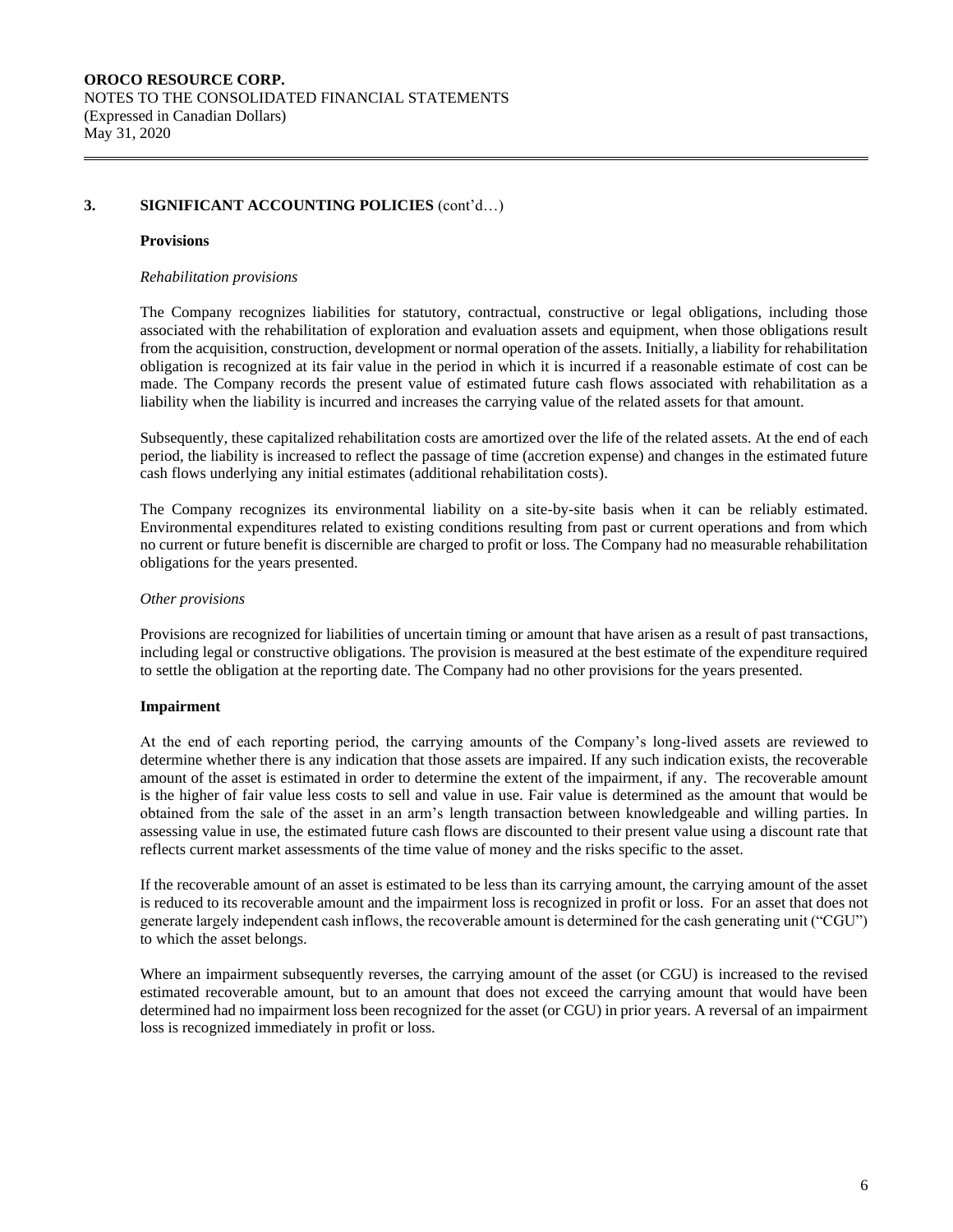#### **Equipment**

Equipment is stated at cost less accumulated depreciation. Depreciation is provided for using the declining-balance method at the following rates per annum:

| 10% |
|-----|
| 30% |
| 20% |
| 20% |
|     |

## **Foreign currency translation**

Transactions in foreign currencies are translated at the exchange rate in effect at the date of the transaction. Foreign denominated monetary assets and liabilities are translated to their Canadian dollar equivalents using foreign exchange rates prevailing at the statement of financial position date. Non-monetary items are translated into Canadian dollars at the exchange rate in effect on the respective transaction dates. Revenues and expenses are translated at average rates for the period, except for amortization, which is translated on the same basis as the related asset. Exchange gains or losses arising on foreign currency translation are reflected in profit or loss for the year.

#### **Share-based payments**

The fair value of options granted is recognized as stock-based compensation expense with a corresponding increase in reserves. An individual is classified as an employee when the individual is an employee for legal or tax purposes (direct employee) or provides services similar to those performed by a direct employee. Consideration paid on the exercise of stock options is credited to capital stock and the fair value of the options is reclassified from reserves to share capital.

The Company accounts for the granting of stock options and direct awards of stock to employees, directors and nonemployees using the fair value method whereby all awards will be recorded at fair value on the date of grant. Stock based compensation awards are calculated using the Black-Scholes option pricing model. Compensation expense is recognized immediately for past services and pro rata for future services over the vesting period with a corresponding increase in reserves.

#### **Income (loss) per share**

The Company presents basic and diluted earnings (loss) per share data for its common shares. Basic earnings (loss) per share is calculated by dividing the loss attributable to common shareholders of the Company by the weighted average number of common shares outstanding during the period. Diluted earnings (loss) per share is computed similar to basic earnings (loss) per share except that the weighted average shares outstanding are increased to include additional shares for the assumed exercise of stock options and warrants, if dilutive. The number of additional shares is calculated by assuming that outstanding stock options and warrants were exercised and that the proceeds from such exercises were used to acquire common stock at the average market price during the reporting periods. There was no dilutive effect for the years presented.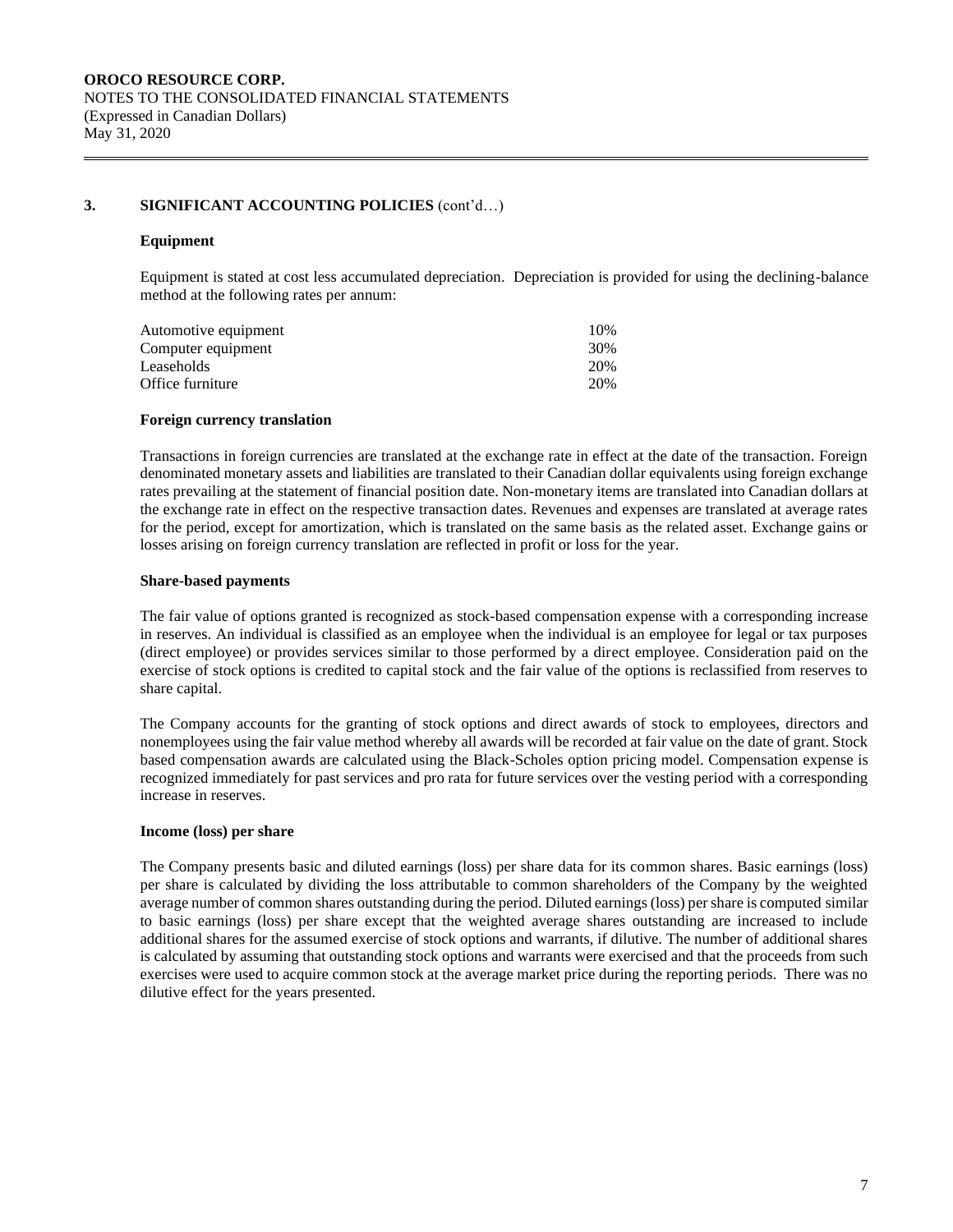#### **Share capital**

Common shares are classified as share capital. Incremental costs, net of tax effects, directly attributable to the issue of common shares are recognized as a deduction from equity. Common shares issued for consideration other than cash are valued based on their market value at the date the shares are issued.

The Company has adopted a residual value method with respect to the measurement of shares and warrants issued as private placement units. The residual value method first allocates value to the more easily measurable component based on fair value and then the residual value, if any, to the less easily measurable component. The Company considers the fair value of common shares issued in the private placements to be the more easily measurable component. The balance, if any, is allocated to the attached warrants. Any fair value attributed to the warrants is recorded as reserves.

#### **Income taxes**

Current tax is the expected tax payable or receivable on the local taxable income or loss for the year, using local tax rates enacted or substantively enacted at the financial position reporting date, and includes any adjustments to tax payable or receivable in respect of previous years.

Deferred income tax is recognized in respect of temporary differences between the carrying amounts of assets and liabilities for financial reporting purposes and the amounts used for taxation purposes. Deferred tax is measured at the tax rates that are expected to be applied to temporary differences when they reverse, based on the laws that have been enacted or substantively enacted by the financial position reporting date. Deferred tax is not recognized for temporary differences which arise on the initial recognition of assets or liabilities in a transaction that is not a business combination and that affects neither accounting, nor taxable profit or loss.

A deferred tax asset is recognized for unused tax losses, tax credits and deductible temporary differences, to the extent that it is probable that future taxable profits will be available against which they can be utilized. Deferred tax assets are reviewed at each reporting date and are reduced to the extent that it is no longer probable that the related tax benefit will be realized.

#### **Related party transactions**

Parties are considered to be related if one party has the ability, directly or indirectly, to control the other party or exercise significant influence over the party in making financial and operating decisions. Related parties may be individuals or corporate entities. A transaction is considered to be a related party transaction when there is a transfer of resources or obligations between related parties.

#### **New accounting policies adopted**

The following standards and amendments to existing standards have been adopted by the Company effective June 1, 2019:

## *IFRS 16, Leases*

This standard sets out the principles for recognition, measurement, presentation, and disclosure of leases including guidance for both parties to a contract, the lessee and the lessor. It eliminates the classification of leases as either operating or finance leases as is required by IAS 17 and instead introduces a single lessee accounting model.

There was no impact on the consolidated financial statements as a result of adopting this standard.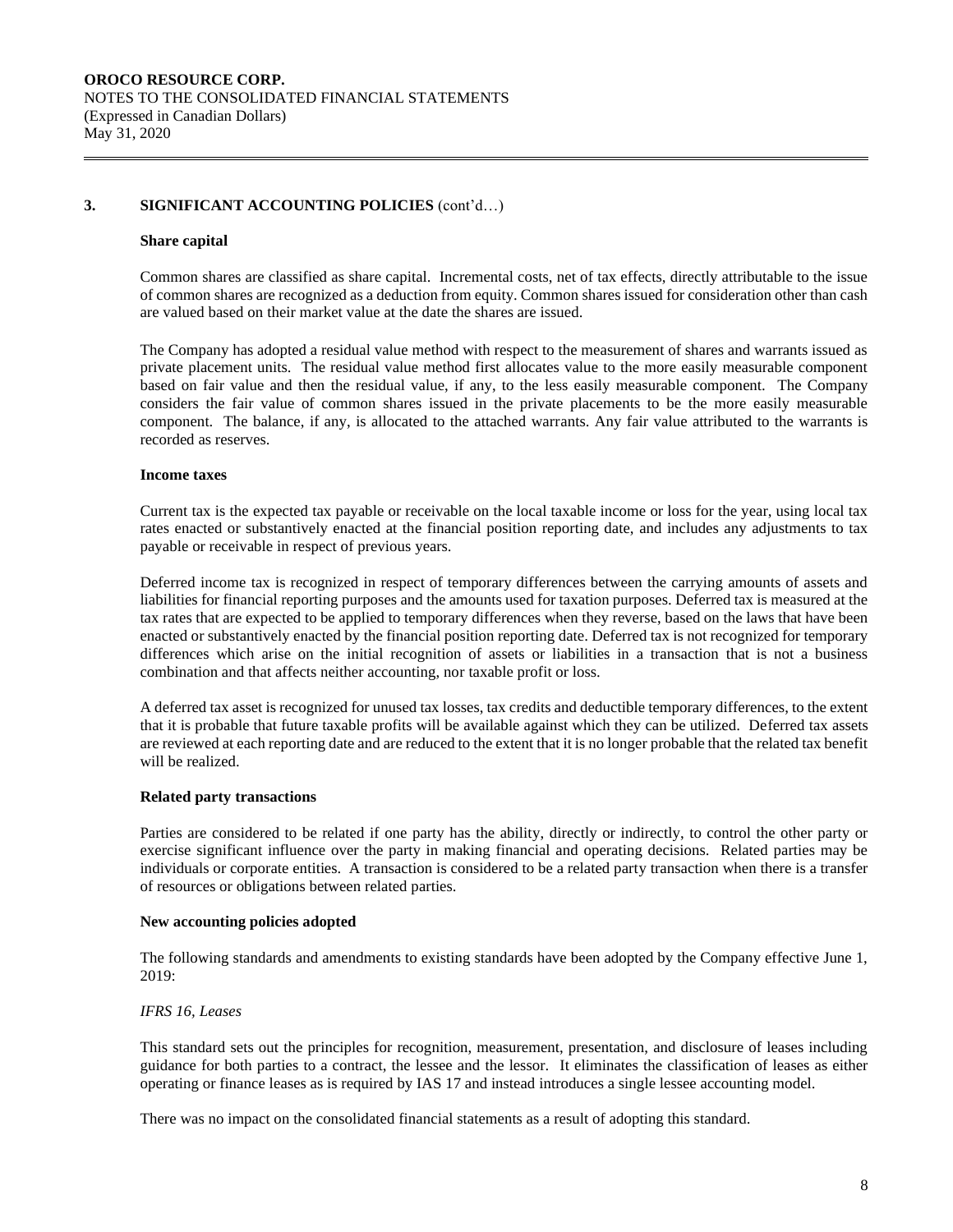## **4. INVESTMENTS AND ADVANCES**

#### **(a) Marketable Securities**

During the year ended May 31, 2020, the Company sold Nil (2019 - Nil) Goldgroup Mining Inc. ("Goldgroup") shares. As at May 31, 2020, the Company owned 5,601,250 (2019 - 5,601,250) Goldgroup shares with a fair value of \$140,031 (2019 - \$308,069). The change in market value of the shares resulted in the recording of other comprehensive loss of \$168,038 for the year ended May 31, 2020 (2019 - \$140,031).

The Company owns 375,000 common shares, at a cost of \$75,000, in a private British Columbia company ("BC Co."), related by virtue of a common director, which provides satellite based, geological services to the mining and other industries, which services are able to identify, model and monitor subsurface geological structures. Cost is considered to approximate fair value.

During the year ended May 31, 2020, the Company sold 75,000 (2019 - Nil) common shares of a publicly traded company ("PubCo.") for proceeds of \$20,990 (2019 - \$Nil) resulting in a loss on sale of \$1,290 (2019 - \$Nil). As at May 31, 2020, the Company owned Nil (2019 - 75,000) PubCo shares with a fair value of \$Nil (2019 - \$18,375). The change in the market value of the shares resulted in the recording of other comprehensive gain (loss) of \$2,625 for the year ended May 31, 2020 (2019 - \$(7,125)). During the year ended May 31, 2020, the Company reclassified \$1,280 (2019 - \$Nil) from other comprehensive loss for the sale of marketable securities.

|                             | Goldgroup                |               |                          | Altamura | BC Co.  |              |  |
|-----------------------------|--------------------------|---------------|--------------------------|----------|---------|--------------|--|
|                             | Number                   | Amount        | Number                   | Amount   | Number  | Amount       |  |
|                             |                          |               |                          |          |         |              |  |
| May 31, 2018                | 5,601,250                | 448.100<br>S. | 5,950,000                | \$       | 375,000 | 75,000<br>S  |  |
| Fair value adjustment       |                          | (140.031)     |                          |          |         |              |  |
| May 31, 2019                | 5,601,250                | 308,069<br>S  | 5,950,000                | \$       | 375,000 | 75,000<br>S  |  |
| Disposals                   |                          |               |                          |          |         |              |  |
| Consolidated                |                          |               | (5,950,000)              |          |         |              |  |
| Fair value adjustment       | ٠                        | (168,038)     |                          |          |         |              |  |
| Fair value reclassification | $\overline{\phantom{a}}$ |               |                          |          |         |              |  |
| May 31, 2020                | 5,601,250                | 143,031       | $\overline{\phantom{0}}$ |          | 375,000 | 75,000<br>\$ |  |

|                             | PubCo.                   |              | Total         |
|-----------------------------|--------------------------|--------------|---------------|
|                             | Number                   | Amount       | Amount        |
|                             |                          |              |               |
| May 31, 2018                | 75,000                   | 25,500       | 548,600<br>S. |
| Fair value adjustment       | -                        | (7, 125)     | (147, 156)    |
| May 31, 2019                | 75,000                   | \$<br>18,375 | 401,444<br>\$ |
| Disposals                   | (75,000)                 | (22, 280)    | (22, 280)     |
| Fair value adjustment       | $\overline{\phantom{a}}$ | 2,625        | (165, 413)    |
| Fair value reclassification | $\overline{\phantom{a}}$ | 1,280        | 1,280         |
| May 31, 2020                | $\overline{\phantom{a}}$ |              | 215,031       |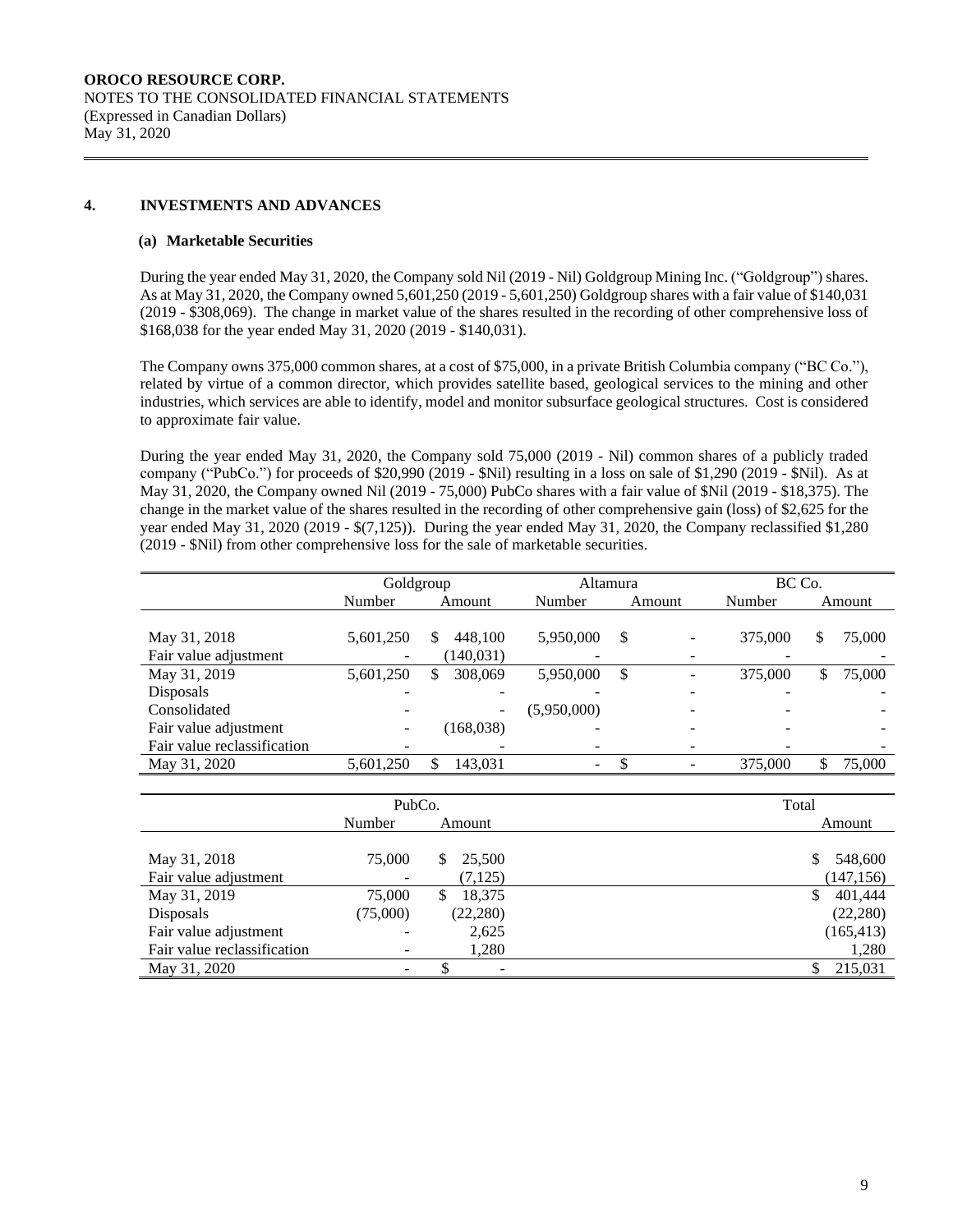## **4. INVESTMENTS AND ADVANCES** (cont'd…)

#### **(b) Equity Investment and Advances in/to Altamura**

During year ended May 31, 2020, the Company advanced to and/or paid on behalf of Altamura \$262,631 (2019 - \$350,572), received re-payments of \$76,355 (2019 - \$Nil), accrued interest owed of \$66,801 (2019 - \$40,621) and allocated \$933,673 (2019 - \$Nil) (Note 5) to the acquisition of Altamura for total outstanding advances of \$Nil (2019 - \$680,596) (the "Advances"). The Advances bore interest of 12% and were due within 90 days of request of the Company.

During year ended May 31, 2020, the Company charged Altamura \$52,500 (2019 - \$330,000) for management services and allocated \$401,625 (2019 - \$Nil) (Note 5) to the acquisition of Altamura for total outstanding management services including GST of \$Nil (2019 - \$346,500).

The Company entered into three agreements with Altamura dated effective September 27, 2018: (i) an option agreement, as amended, (the "Altamura Option Agreement") pursuant to which the Company acquired a three year option (the "Option"), the exercise of which was approved by the shareholders of the Company and the TSX-V, to acquire all of the equity in Altamura not already held by the Company, in consideration for 39,800,000 shares of the Company; (ii) a loan agreement, as amended, (the "Altamura Loan Agreement") pursuant to which the Company agreed to lend up to US\$700,000 to Altamura, inclusive of Advances to date, but exclusive of interest and management services, and (iii) an amended and restated share option agreement (the "Advances Conversion Agreement") pursuant to which, in the event that the Company did not exercise the Option, the Company could convert all Advances to Altamura into common shares of Altamura at a price of US\$0.057 per share at any time within the first six months after the expiry of the Option. The Advances were secured by promissory notes. Prior to its acquisition by the Company, Altamura was considered to be a related party by virtue of share ownership by companies controlled by key management or their family members (Note 11).

The Company exercised its option as per the Altamura Option Agreement on March 2, 2020 and issued 39,800,000 common shares, at a value of \$0.31 per share, for the acquisition of all of the issued and outstanding shares of Altamura and its subsidiaries. The subsidiaries include: a then 67% owned Mexican subsidiary, Xochipala Gold S.A. de C.V.; a wholly owned Mexican subsidiary, Desarrollos Copper, S.A. de C.V.; and a 50% owned Bahamian subsidiary, Ruero International Ltd. The main asset of the companies acquired is the interest in the Santo Tomas Properties in Mexico (Note 6).

For accounting purposes, the acquisition was treated as an asset acquisition. As such, effective as at the date of closing, the fair value assigned to the identified assets acquired and liabilities assumed are presented below:

| Purchase price:                                  |                  |
|--------------------------------------------------|------------------|
| Common shares                                    | \$<br>12,338,000 |
| Equity investment                                | 1,843,609        |
| <b>Transaction costs</b>                         | 31,717           |
|                                                  | \$<br>14,213,326 |
|                                                  |                  |
| Allocation of purchase price:                    |                  |
| Cash                                             | \$<br>4,552      |
| Receivables                                      | 19,986           |
| Exploration and evaluation assets (Note $6(a)$ ) | 24,412,316       |
| Accounts payable and accrued liabilities         | (845,043)        |
| Advances payable                                 | (1,335,298)      |
|                                                  | 22,256,513       |
| Non-controlling interest (Note 11)               | (8,043,187)      |
|                                                  | \$<br>14,213,326 |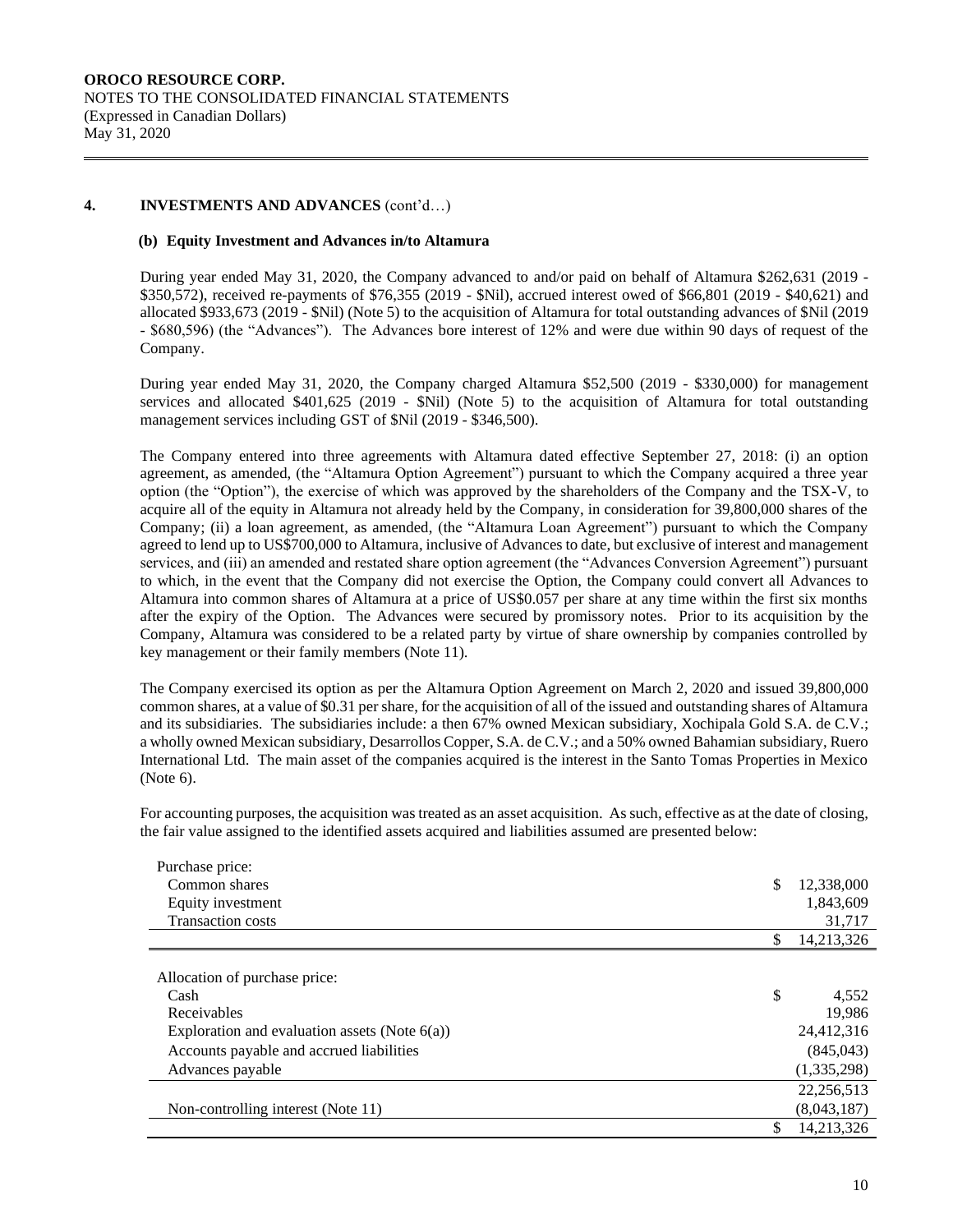## **4. INVESTMENTS AND ADVANCES** (cont'd…)

#### **(b) Equity Investment and Advances in/to Altamura** (cont'd…)

Information on the equity investment is as follows:

As at May 31, 2020, the Company's equity investment in Altamura, including dilution gains, less its share of Altamura's accumulated losses was \$Nil (2019 - \$312,347). The Company's share of Altamura's equity loss during the year ended May 31, 2020 was \$15,953 (2019 - \$119,858).

A reconciliation of the equity balance and advances is as follows:

|                                                                               | Altamura        |
|-------------------------------------------------------------------------------|-----------------|
|                                                                               |                 |
| Equity investment                                                             |                 |
| May 31, 2018                                                                  | \$<br>432,205   |
| Loss for the year                                                             | (119, 858)      |
| May 31, 2019                                                                  | 312,347         |
| Loss for the year                                                             | (15,953)        |
| Fair value adjustment $(1)$                                                   | 1,547,215       |
| Adjustment on acquisition                                                     | (1,843,609)     |
| Total equity investment as at May 31, 2020                                    | \$              |
| Advances                                                                      |                 |
| May 31, 2018                                                                  | \$<br>289,403   |
| <b>Additions</b>                                                              | 350,572         |
| Interest                                                                      | 40,621          |
| May 31, 2019                                                                  | 680,596         |
| <b>Additions</b>                                                              | 262,631         |
| Repayments                                                                    | (76, 355)       |
| Interest                                                                      | 66,801          |
| Adjustment on acquisition                                                     | (933, 673)      |
| Total advances as at May 31, 2020                                             | \$              |
| Management services                                                           |                 |
| May 31, 2018                                                                  | \$              |
| <b>Additions</b>                                                              | 346,500         |
| May 31, 2019                                                                  | 346,500         |
| <b>Additions</b>                                                              | 55,125          |
| Adjustment on acquisition                                                     | (401, 625)      |
| Total management services as at May 31, 2020                                  | \$              |
| Total equity investment, advances, and management services as at May 31, 2020 | \$              |
| Total equity investment, advances, and management services as at May 31, 2019 | \$<br>1,339,443 |

(1) Acquisition date fair value adjustment on purchase of Altamura based on value of common shares issued for remaining interest.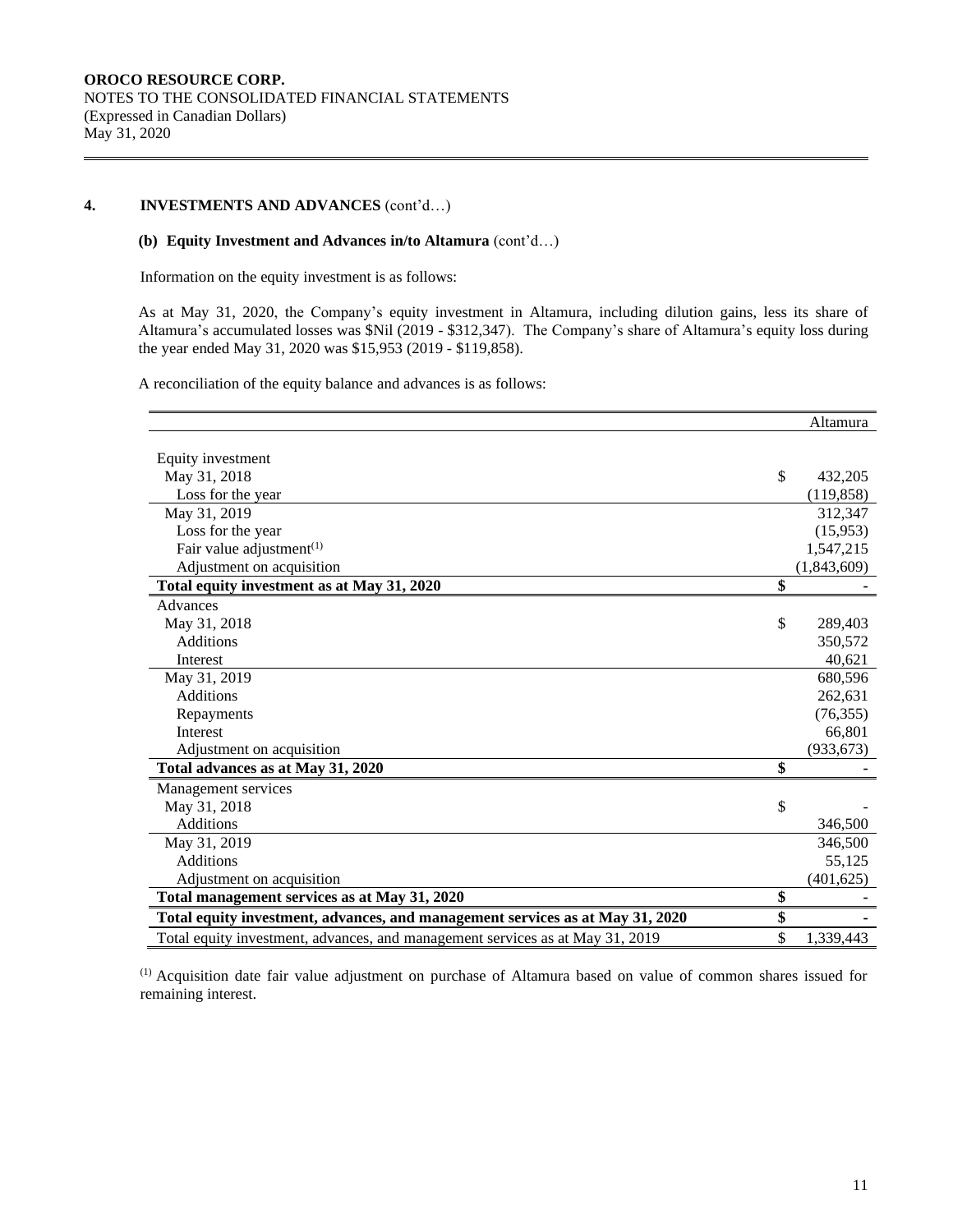## **5. CERRO PRIETO ROYALTY**

Pursuant to the sale of the Company's interest in the Cerro Prieto Property to Goldgroup in fiscal 2013, Goldgroup agreed to pay to the Company a production royalty (the "Production Royalty") quarterly in arrears. The Production Royalty, payable for each month in which the monthly average of the daily PM London gold fix is in excess of US\$1,250 per ounce, is calculated at the rate of 20% of the dollar value of that excess for each ounce of gold produced from the property during that month, to a maximum royalty of US\$90 per ounce. This Production Royalty will be payable for each and every ounce of the first 90,000 ounces of gold produced from the Property (approximately 63,000 ounces have been produced as at May 31, 2020).

During the year ended May 31, 2020, the Company received or accrued \$890,072 (2019 - \$12,994) in royalty revenue.

## **6. EXPLORATION AND EVALUATION ASSETS**

|                                                                                                                                                                        |               | Santo Tomas<br>Properties                                 |               | Xochipala<br>Property | Total                                                     |
|------------------------------------------------------------------------------------------------------------------------------------------------------------------------|---------------|-----------------------------------------------------------|---------------|-----------------------|-----------------------------------------------------------|
| May 31, 2019                                                                                                                                                           | <sup>\$</sup> | 1,036,926                                                 | <sup>\$</sup> | 380,217               | \$<br>1,417,143                                           |
| Acquisition costs                                                                                                                                                      |               |                                                           |               |                       |                                                           |
| Acquisition of Altamura (Note 4(b))                                                                                                                                    |               | 24,412,316                                                |               |                       | 24,412,316                                                |
| Acquisition of Aztec                                                                                                                                                   |               | 202,459                                                   |               |                       | 202,459                                                   |
| Cash                                                                                                                                                                   |               | 29,559                                                    |               |                       | 29,559                                                    |
|                                                                                                                                                                        |               | 24,644,334                                                |               | ۰                     | 24,644,334                                                |
| Deferred exploration expenditures<br>Community relations<br>Consultants<br>Fieldwork and supplies<br>Geologists<br>Lease payments, assessment fees and taxes<br>Travel |               | 97,374<br>9,740<br>747,073<br>259,639<br>178,993<br>8,899 |               | 25,629<br>6,445       | 97,374<br>9,740<br>747,073<br>285,268<br>185,438<br>8,899 |
|                                                                                                                                                                        |               | 1,301,718                                                 |               | 32,074                | 1,333,792                                                 |
| May 31, 2020                                                                                                                                                           | \$            | 26,982,978                                                | \$            | 412,291               | \$<br>27,395,269                                          |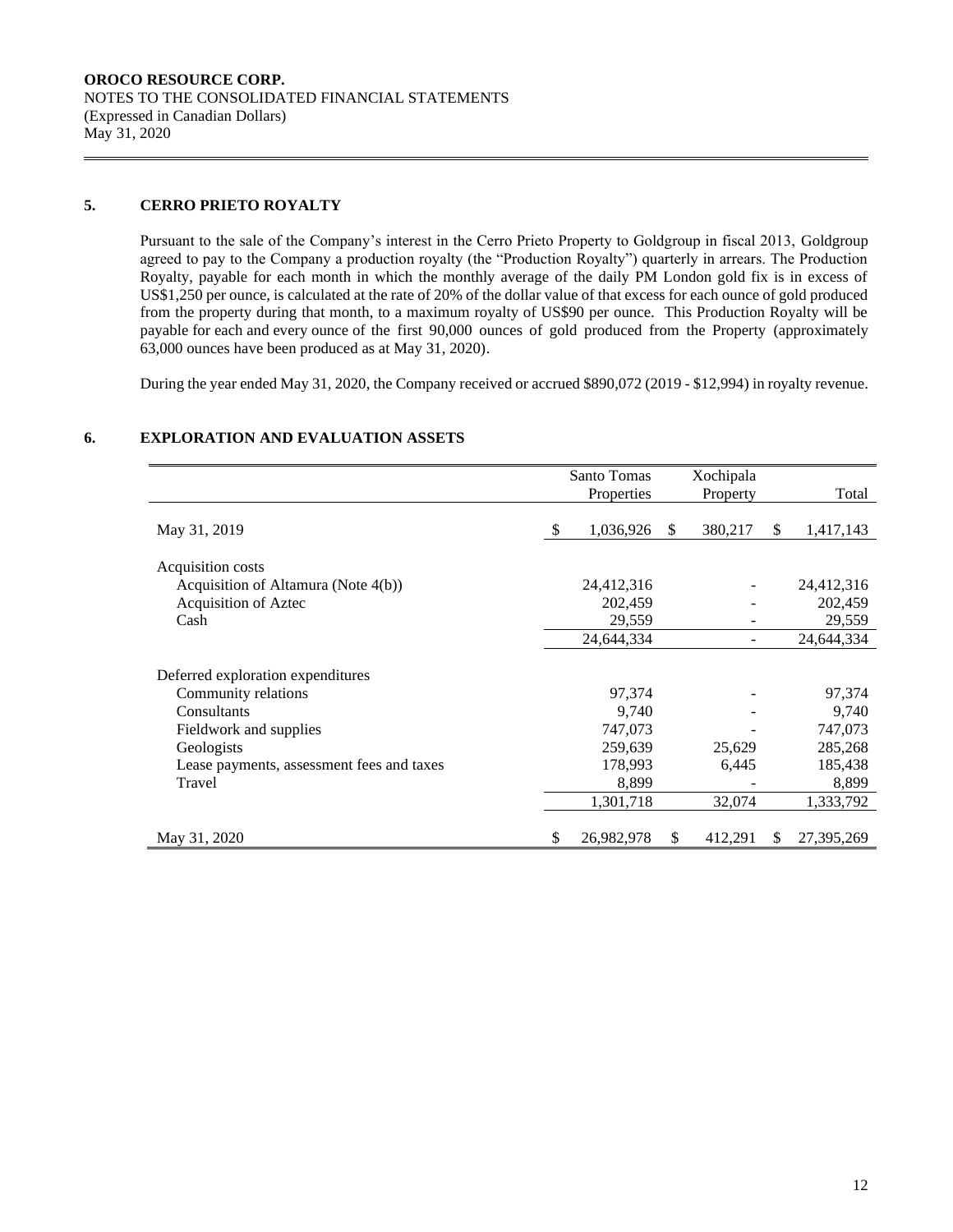## **6. EXPLORATION AND EVALUATION ASSETS** (cont'd…)

|                                           |    | Santo Tomas<br>Properties |     | Xochipala<br>Property |               | Total     |
|-------------------------------------------|----|---------------------------|-----|-----------------------|---------------|-----------|
| May 31, 2018                              | -S | 347,793                   | \$. | 333,754               | \$            | 681,547   |
| Acquisition costs                         |    |                           |     |                       |               |           |
| Cash                                      |    |                           |     |                       |               |           |
| Shares issued                             |    |                           |     |                       |               |           |
|                                           |    |                           |     |                       |               |           |
| Deferred exploration expenditures         |    |                           |     |                       |               |           |
| Data, analysis, and models                |    | 235,549                   |     |                       |               | 235,549   |
| Fieldwork                                 |    | 4,888                     |     |                       |               | 4,888     |
| Geologists                                |    | 376,354                   |     | 39,992                |               | 416,346   |
| Lease payments, assessment fees and taxes |    | 56,097                    |     | 6,471                 |               | 62,568    |
| Travel                                    |    | 16,245                    |     |                       |               | 16,245    |
|                                           |    | 689,133                   |     | 46,463                |               | 735,596   |
| May 31, 2019                              | \$ | 1,036,926                 | \$  | 380,217               | <sup>\$</sup> | 1,417,143 |

## **(a) Santo Tomas Properties, Sinaloa State, Mexico**

*Papago 17, La China II and AMP Santo Tomas Red 1 Concessions*

The Company, through MX, holds a 77.5% interest in each of the Papago 17, La China II and AMP Santo Tomas Red 1 concessions (collectively, the "Santo Tomas Properties") which are contiguous to the concessions held by XG which cover the known core of the Santo Tomas mineralized structure (the "Core Concessions"). The Santo Tomas Properties were acquired for a total cash payment of \$47,247 and the issuance of 2,000,000 common shares, valued at \$240,000. All three concessions comprising the Santo Tomas Properties are subject to a 2% net smelter royalty ("NSR").

## *Rossy Concession*

During the year ended May 31, 2020, the Company, through MX, entered into a letter agreement (the "Rossy Agreement") for the acquisition of an 80% interest in the Rossy mineral concession, which is also contiguous to the Santo Tomas Properties (hereafter included within the term "Santo Tomas Properties"). Upon approval by Mexican tax authorities of a payment plan for the payment by the vendor of accrued concession duties, the Company and the vendor will enter into and register a formal agreement for the transfer of the interest to the Company, pursuant to which the Company will pay the balance of the consideration of US\$125,000, to be paid over two years, issue 300,000 common shares, and agree to the granting to third parties of an aggregate 1.5% NSR. As at May 31, 2020, \$29,559 had been reclassified from deferred acquisition costs to acquisition costs.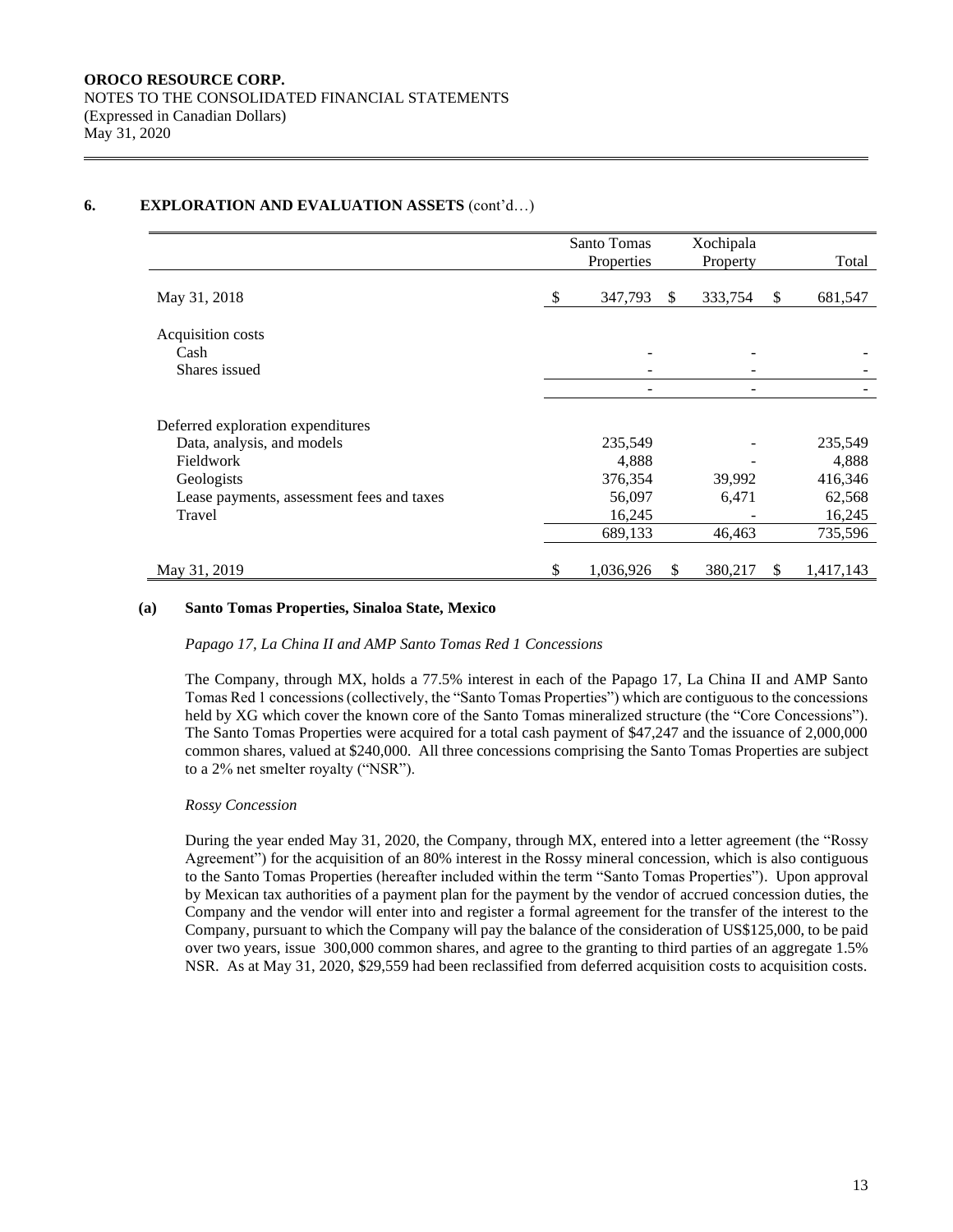## **6. EXPLORATION AND EVALUATION ASSETS** (cont'd…)

#### **(a) Santo Tomas Properties, Sinaloa State, Mexico** (cont'd…)

#### *Core Concessions*

During the year ended May 31, 2019, the Company entered into a purchase agreement ("Data Agreement"), as amended, pursuant to which the Company acquired geological data, analysis and models related to the Santo Tomas Properties and the Core Concessions in consideration for 500,000 common shares, valued at \$137,500, and US\$500,000, to be paid by way of one payment of US\$50,000 at the time of signing the agreement (paid), a second payment of US\$50,000 and a final payment of US\$400,000. The second US\$50,000 payment is due within 15 days following the day upon which the Company closes a minimum \$3,000,000 financing (Note 17) and the US\$400,000 payment is due upon the direct or indirect sale, assignment or transfer of the Core Concessions to a third party.

XG holds a registered 100% interest in the Core Concessions (Note 6(a)). The registration of this interest had previously been impeded by a 2016 judgment (the "Judgment") from a claim by Aztec and its Mexican subsidiary, Prime Aztec Mexicana, S.A. de C.V. against Compania Minera Ruero, S.A. de C.V. ("CMR"), Fierce Investments Ltd. ("Fierce"), and Ruero International Ltd. ("Ruero"). The Judgment and a related annotation in the Mexican Public Registry of Mining (the "PRM") were nullified in 2019. On December 20, 2019, the transfer of the Core Concessions from CMR to XG was registered in the PRM.

On November 8, 2019, the Company exercised its option (the "Aztec Share Option") to purchase 40,000,000 shares of Aztec (the "Aztec Shares") held by Fierce, being greater than 90% of the issued and outstanding shares of Aztec. The Aztec Shares constitute the primary consideration paid by Aztec in the transaction which was the basis of Aztec's claim that resulted in the Judgement. Aztec disputed Fierce's ownership of the Aztec Shares, which dispute was decided in favour of Fierce by the Superior Court of the State of Arizona. Pursuant to an assignment agreement dated September 3, 2019, the Company took an assignment of Altamura's right to purchase the Aztec Shares under the Aztec Share Option in consideration for the reimbursement of Fierce's legal fees related to Fierce's legal action in Arizona, and of the consideration paid for the grant of the Aztec Share Option. On October 1, 2019, at a meeting of the shareholders of Aztec held pursuant to an order of the Superior Court of Arizona, Craig Dalziel, CEO of the Company, was elected as the sole director of Aztec. As at May 31, 2020, \$202,459 had been recorded as acquisition costs for the acquisition of Aztec. The acquisition of Aztec was for its claim to the Santo Tomas property; no value was attributed to other assets or liabilities of the company.

On March 2, 2020, the Company acquired Altamura (Note 4) and its related subsidiaries, who's main asset is its interest in the Core Concessions. The acquisition value attributed to the properties was \$24,412,316 (Note 4(b)).

Subsequent to the acquisition of Altamura, the Company acquired an additional 4% of XG for conversion of intercompany debt of \$1,000,000 into equity resulting in a charge to deficit of \$885,850.

Altamura also holds an option to acquire all of the remaining interest in XG held by the sole other shareholder of XG (currently 29%) for US\$16,000,000 (the "XG Option"), subject to a 1% NSR (the "Option NSR"), 0.5% of which may be bought back for US\$2,000,000. The Company's interest in the Core Concessions is subject to an NSR of 1.5%, in favour of ATM Mining Corp., a company owned by the spouse of the Company's CEO, Craig Dalziel, and an arm's length third party (the "ATM NSR"). 0.5% of the ATM NSR will be cancelled if the Option NSR is granted, with the result that the Core Concessions will, upon the buy-back of half of the Option NSR, be subject to a maximum 1.5% NSR.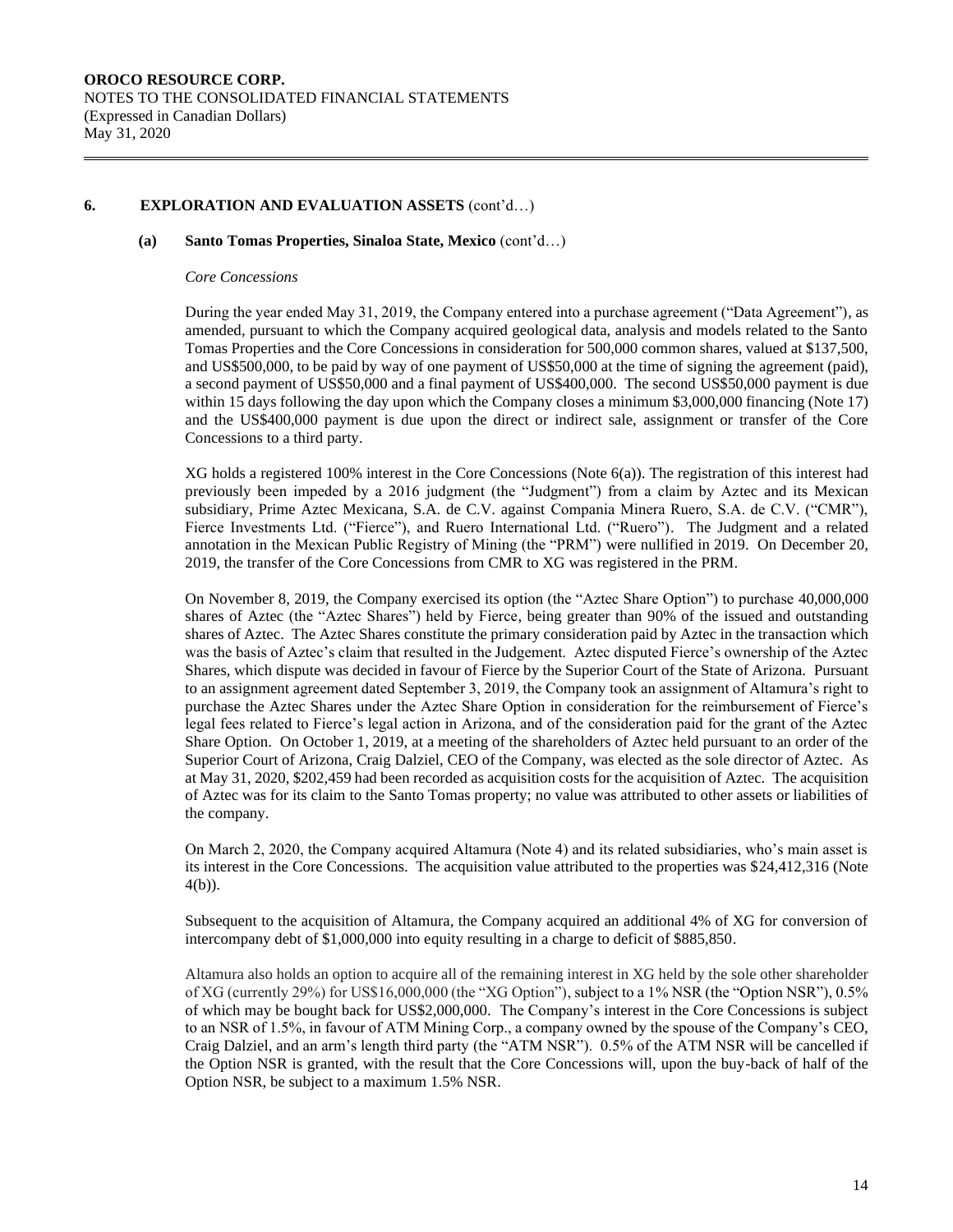## **6. EXPLORATION AND EVALUATION ASSETS** (cont'd…)

#### **(a) Santo Tomas Properties, Sinaloa State, Mexico** (cont'd…)

*Core Concessions* (cont'd…)

Altamura has certain fee obligations, as amended, (the "Fee Agreement"), related to the Core Concessions as follows:

(i) US\$600,000 payable within twelve months of title to the Core Concessions being registered to XG in the PRM (occurred) (US\$100,000 paid as at May 31, 2020; an additional US\$100,000 paid subsequent to year end (Note 17)).

As at May 31, 2020, the Company has \$688,380 (US\$500,000) (2019 - \$Nil) owed due to the registration of the Core Concessions (Note 8).

Altamura has certain contingent fee obligations (the "Contingent Fee Agreement"), related to the Core Concessions as follows:

- (i) upon the direct or indirect sale, assignment or transfer of the Core Concessions in a transaction intended to be final disposition:
	- A. pay 10% of the sale price, to a maximum of US\$3,600,000, (inclusive of the first US\$600,000); and
	- B. pay 1.5% of the sale price, to a maximum of US\$4,100,000, of which up to \$1,000,000 is payable to David Rose, an officer of the Company.

Altamura has entered into agreements pursuant to which it granted an aggregate 15% interest in the Core Concessions (the "Contractual Interest") in consideration for: i) assistance with resolving the legal challenges to XG's acquisition of registered title to the Core Concessions; ii) assistance with regard to the Company's assembly of a controlling interest in the Santo Tomas Properties, including; A) the assignment to the Company of majority interests in the Santo Tomas Properties; and (B) the right to cause the assignment to the Company of majority interests in other additional properties; and (iii) technical and geological services. The Contractual Interest is subject to dilution down to an aggregate 10% on a pro-rata basis upon the funding of up to \$30,000,000 of expenditures on the combined Core Concessions and the Santo Tomas Properties.

## **(b) Xochipala Property Guerrero State, Mexico**

The Xochipala Property, located in Guerrero State, Mexico, is comprised of the contiguous 100% owned Celia Gene and Celia Generosa concessions. MX acquired the Xochipala Property in 2007.

#### **(c) Salvador Property, Guerrero State, Mexico**

The Salvador Property is a mining concession 100% owned by MX.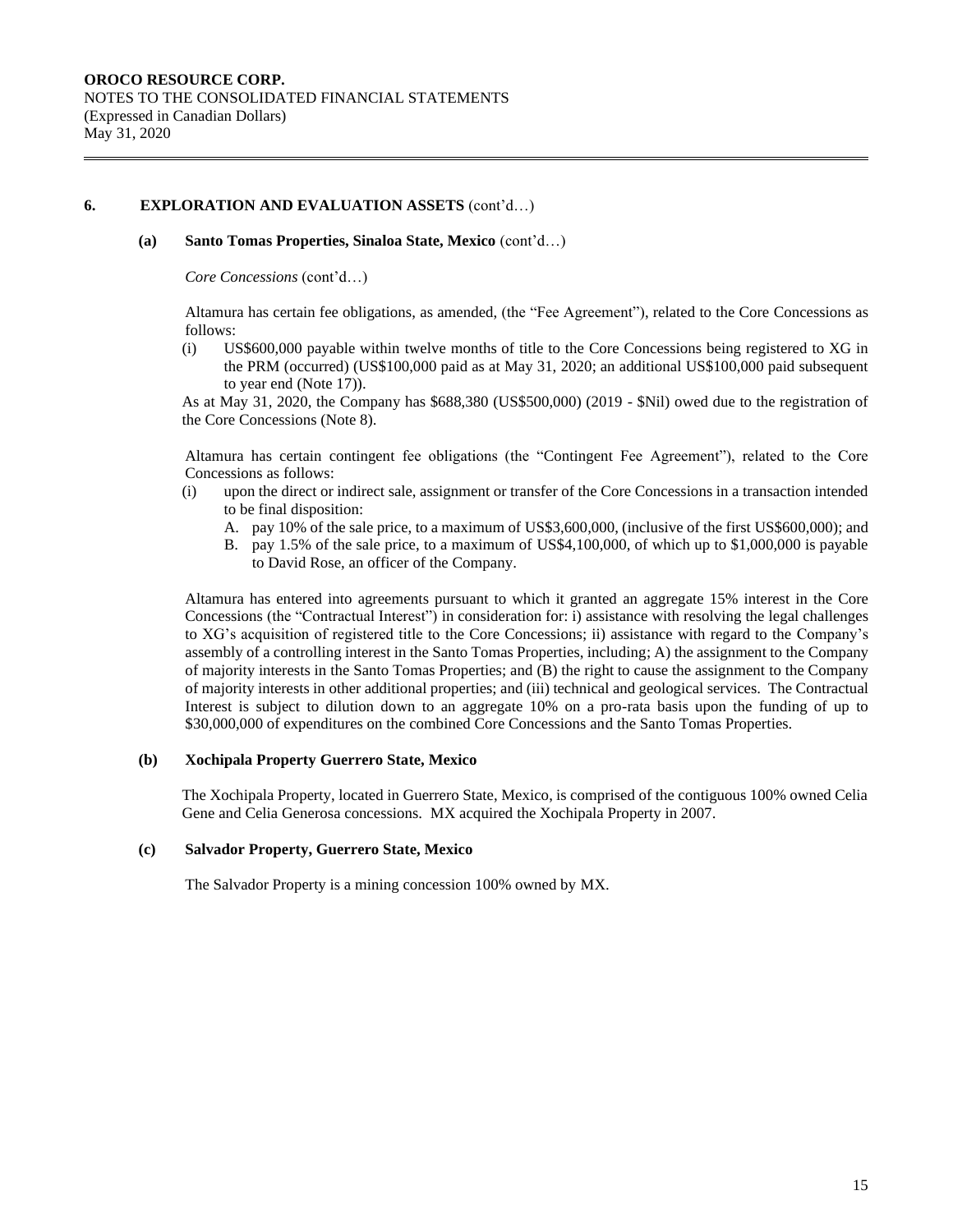# **7. EQUIPMENT**

|                                     | Automotive          |                           | Computer      |              |              |               | Office      |                       |
|-------------------------------------|---------------------|---------------------------|---------------|--------------|--------------|---------------|-------------|-----------------------|
|                                     | equipment           |                           | equipment     |              | Leaseholds   |               | furniture   | Total                 |
| Cost                                |                     |                           |               |              |              |               |             |                       |
| May 31, 2018<br><b>Additions</b>    | \$<br>15,948        | $\mathcal{S}$             | 23,110        | $\mathbb{S}$ | 10,017       | \$            | 3,070       | \$<br>52,145          |
| May 31, 2019<br><b>Additions</b>    | 15,948              |                           | 23,110        |              | 10,017       |               | 3,070       | 52,145                |
| May 31, 2020                        | \$<br>15,948        | \$                        | 23,110        | \$           | 10,017       | \$            | 3,070       | \$<br>52,145          |
| Depreciation                        |                     |                           |               |              |              |               |             |                       |
| May 31, 2018<br>Charge for the year | \$<br>11,445<br>450 | $\mathcal{S}$             | 22,293<br>245 | \$           | 8,807<br>242 | $\mathsf{\$}$ | 2,749<br>64 | \$<br>45,294<br>1,001 |
| May 31, 2019<br>Charge for the year | 11,895<br>406       |                           | 22,538<br>171 |              | 9,049<br>194 |               | 2,813<br>51 | 46,295<br>822         |
| May 31, 2020                        | \$<br>12,301        | $\boldsymbol{\mathsf{S}}$ | 22,709        | $\$$         | 9,243        | \$            | 2,864       | \$<br>47,117          |
| Net book value                      |                     |                           |               |              |              |               |             |                       |
| May 31, 2019                        | \$<br>4,053         | $\boldsymbol{\mathsf{S}}$ | 572           | $\$$         | 968          | \$            | 257         | \$<br>5,850           |
| May 31, 2020                        | \$<br>3,647         | \$                        | 401           | \$           | 774          | \$            | 206         | \$<br>5,028           |

The Company rents office space under an operating lease, included in office and general, with monthly payments of \$6,100.

## **8. ACCOUNTS PAYABLE AND ACRRUED LIABILITIES**

Accounts payable and accrued liabilities are comprised of the following:

|                                                                                                           | May 31, 2020                  | May 31, 2019       |
|-----------------------------------------------------------------------------------------------------------|-------------------------------|--------------------|
| Accounts payable<br><b>Accrued liabilities</b><br>Amount owed on Core Concession registration (Note 6(a)) | 265,423<br>452,372<br>688,380 | 133,842<br>333,499 |
|                                                                                                           | 1,406,175                     | 467,341            |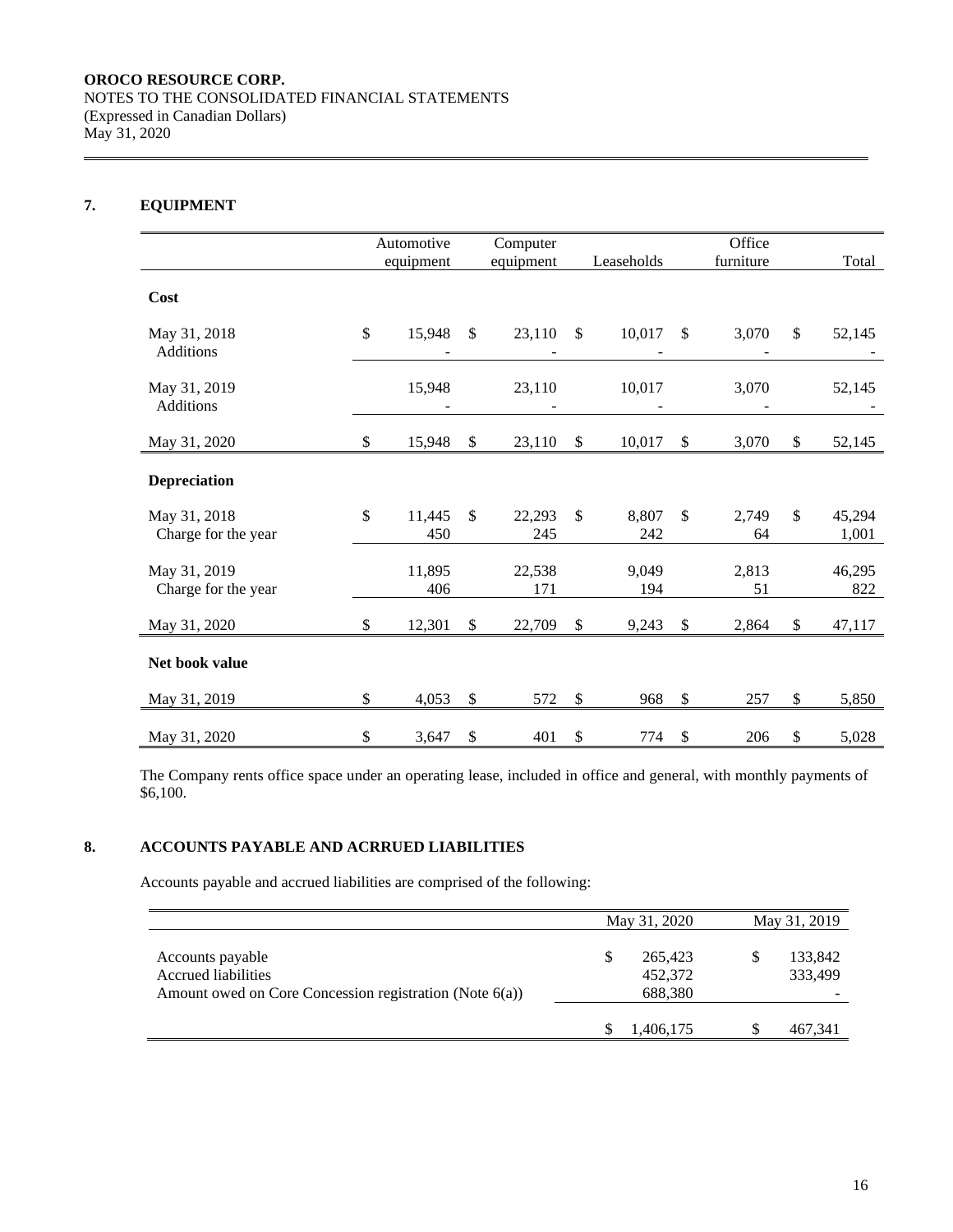#### **9. PROMISSORY NOTES**

During the year ended May 31, 2020, the Company received \$122,000 (2019 - \$Nil) through the issuance of promissory notes. The promissory notes matured April 2020 and bore no interest or other consideration. During the year ended May 31, 2020, the promissory notes were repaid in full; no interest or other consideration was recorded.

### **10. SHARE CAPITAL AND RESERVES**

#### **Authorized**

An unlimited number of common shares without par value.

#### **Issued share capital**

During the year ended May 31, 2020, the Company issued:

- i. 3,000,000 units at a price of \$0.45 per unit by way of a private placement for total proceeds of \$1,350,000, with each unit consisting of one common share and one-half of one share purchase warrant. Each whole share purchase warrant will entitle the holder to acquire an additional common share at a price of \$0.70 per common share, for a period of 24 months from the date of issue. The 1,500,000 warrants were valued at \$40,000. The Company paid a total of \$9,149 in cash for fees and issued 19,200 finder's warrants. Each finders' warrant entitles the holder to purchase one common share at a price of \$0.45 per common share, for a period of two years from the date of issue. The finder's warrants were valued at \$4,380, calculated using the Black-Scholes option pricing model assuming a life expectancy of two years, a risk free interest rate of 1.34%, a dividend rate of nil%, a forfeiture rate of nil% and volatility of 105%;
- ii. 2,500,000 units at a price of \$0.30 per unit by way of a private placement for total proceeds of \$750,000, with each unit consisting of one common share and one-half of one share purchase warrant. Each whole share purchase warrant will entitle the holder to acquire an additional common share at a price of \$0.42 per common share, for a period of 24 months from the date of issue. The 1,250,000 warrants were valued at \$12,500. The Company paid a total of \$12,887 in cash for fees and issued 24,800 finder's warrants. Each finders' warrant entitles the holder to purchase one common share at a price of \$0.42 per common share, for a period of two years from the date of issue. The finder's warrants were valued at \$2,782, calculated using the Black-Scholes option pricing model assuming a life expectancy of two years, a risk free interest rate of 0.50%, a dividend rate of nil%, a forfeiture rate of nil% and volatility of 91%;
- iii. 400,000 common shares, pursuant to the exercise of options, for proceeds of \$80,000;
- iv. 4,125,000 common shares, pursuant to the exercise of warrants, for proceeds of \$688,000; and
- v. 39,800,000 common shares, valued at \$12,338,000, pursuant to the exercise of the Altamura Option Agreement (Note 4).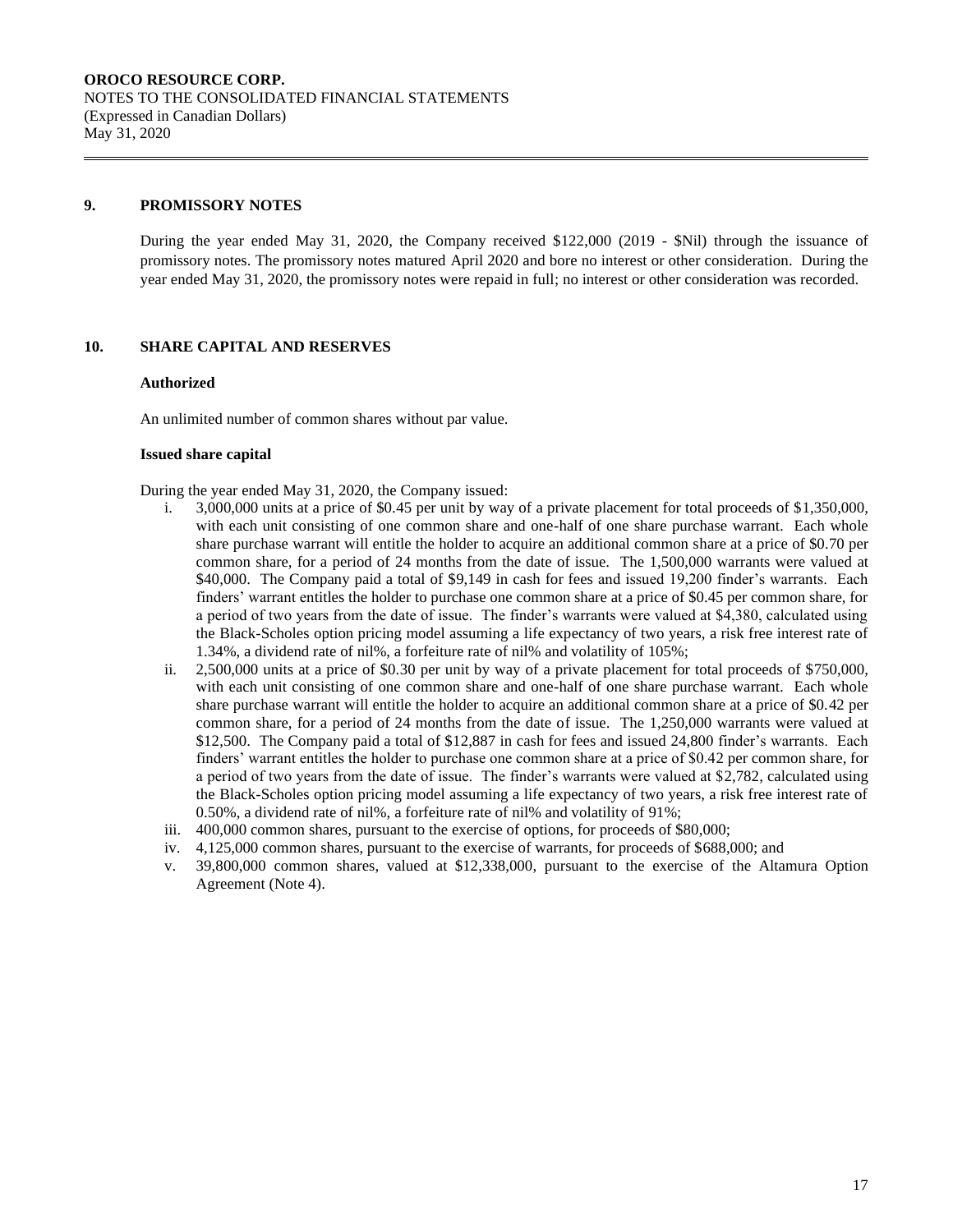## **10. SHARE CAPITAL AND RESERVES** (cont'd…)

#### **Issued share capital** (cont'd…)

During the year ended May 31, 2019, the Company issued:

- i. 3,750,000 units at a price of \$0.20 per unit by way of a private placement for total proceeds of \$750,000, with each unit consisting of one common share and one-half of one share purchase warrant. Each whole share purchase warrant will entitle the holder to acquire an additional common share at a price of \$0.32 per common share, for a period of 18 months from the date of issue. The Company paid a total of \$18,223 in cash for fees;
- ii. 3,200,000 units at a price of \$0.25 per unit by way of a private placement for total proceeds of \$800,000, with each unit consisting of one common share and one-half of one share purchase warrant. Each whole share purchase warrant will entitle the holder to acquire an additional common share at a price of \$0.40 per common share, for a period of 18 months from the date of issue. The Company paid a total of \$8,984 in cash for fees;
- iii. 500,000 common shares, valued at \$137,500, pursuant to the purchase agreement in which the Company received technical and geological services related to the Santo Tomas Properties (Note 6(a));
- iv. 500,000 common shares, pursuant to the exercise of options, for proceeds of \$37,500; and
- v. 445,000 common shares, pursuant to the exercise of warrants, for proceeds of \$74,400.

#### **Warrants**

Warrant transactions are summarized as follows:

|                                                   | Number of<br>warrants  | Weighted average<br>exercise price |
|---------------------------------------------------|------------------------|------------------------------------|
| Balance, outstanding as at May 31, 2018           | 4,500,000              | 0.16                               |
| Issued<br>Exercised                               | 3,475,000<br>(445,000) | 0.36<br>0.17                       |
| Balance, outstanding as at May 31, 2019<br>Issued | 7,530,000<br>2,794,000 | 0.25<br>0.57                       |
| Exercised                                         | (4,125,000)            | 0.16                               |
| Balance, outstanding as at May 31, 2020           | 6,199,000              | 0.45                               |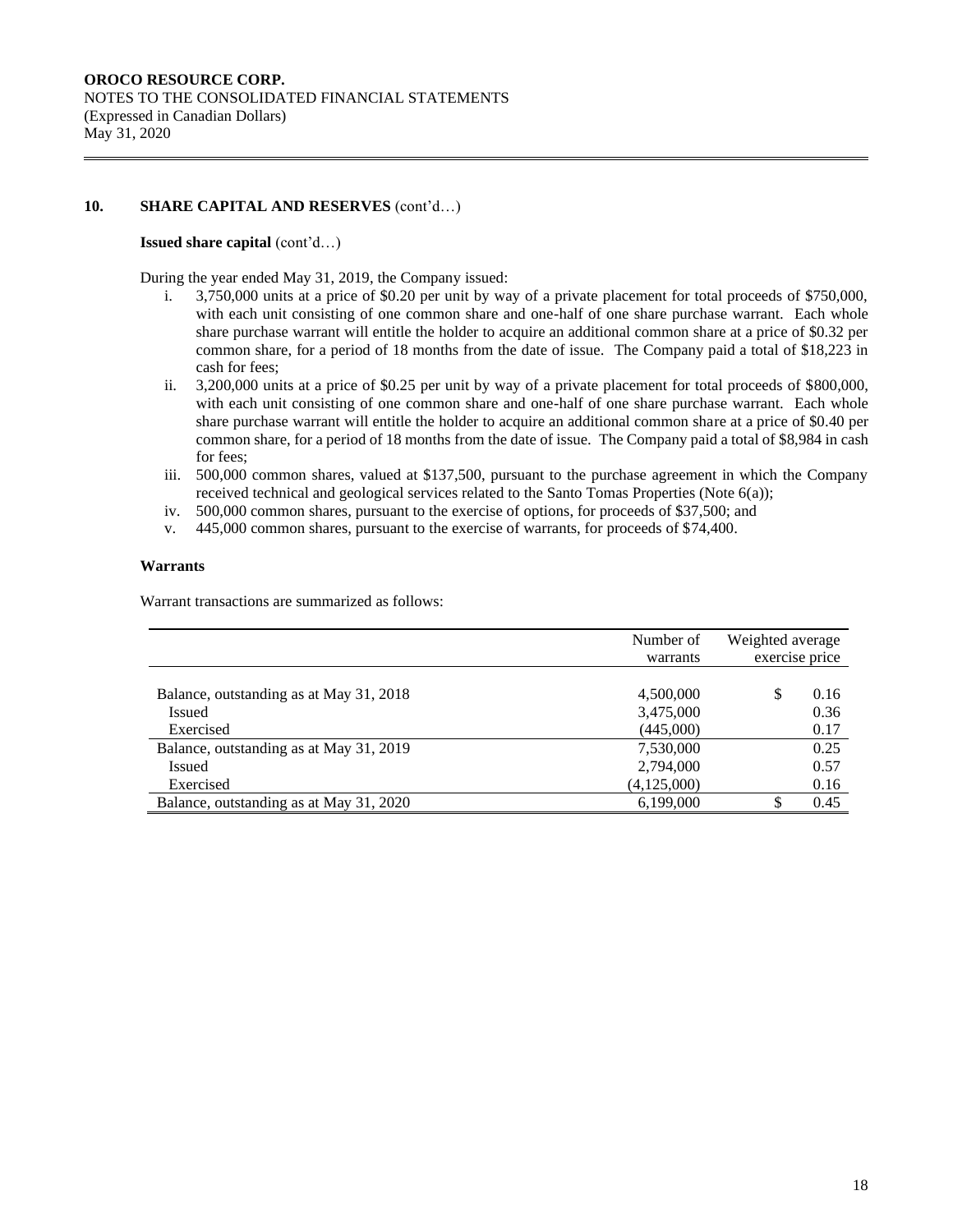## **10. SHARE CAPITAL AND RESERVES** (cont'd…)

#### **Warrants** (cont'd…)

Warrants outstanding as at May 31, 2020 are as follows:

|           |                | Weighted       |                                 |
|-----------|----------------|----------------|---------------------------------|
|           |                | average        |                                 |
| Number of |                | remaining life |                                 |
| warrants  | Exercise price | (years)        | Expiry date                     |
|           |                |                |                                 |
| 1,805,000 | \$<br>0.32     | 0.18           | August 3, $2020^{(1)}$          |
| 1,600,000 | 0.40           | 0.38           | October 17, 2020 <sup>(2)</sup> |
| 1,000,000 | 0.70           | 1.18           | August 6, $2021^{(3)}$          |
| 19,200    | 0.45           | 1.18           | August 6, 2021                  |
| 500,000   | 0.70           | 1.30           | September 19, 2021              |
| 1,274,800 | 0.42           | 1.78           | March 11, 2022 <sup>(4)</sup>   |
| 6,199,000 |                |                |                                 |

 $\overline{^{(1)}}$  Subsequent to year end, 1,792,500 warrants were exercised (Note 17) and 12,500 warrants expired unexercised.  $^{(2)}$  Subsequent to year end, 863,500 warrants were exercised (Note 17).

 $^{(3)}$  Subsequent to year end, 25,200 warrants were exercised (Note 17).

 $<sup>(4)</sup>$  Subsequent to year end, 105,000 warrants were exercised (Note 17).</sup>

#### **Stock options**

The Company has a rolling stock option plan, whereby from time to time, at the direction of the Board of Directors, stock options may be granted to employees, consultants, directors and officers. The number of shares reserved for issuance under the plan shall not exceed 10% of the issued and outstanding common shares of the Company. The exercise price of each option is based on the market price of the Company's common stock at the date of the grant. Options may be granted for a maximum of five years and vesting is determined by the Board of Directors.

During the year ended May 31, 2020, a total of 1,650,000 (2019 - 3,700,000) stock options were granted to certain officers, directors, and consultants of the Company with a fair value of \$352,885 (2019 - \$908,721) using the Black-Scholes option pricing model. During the year ended May 31, 2020, the Company recognized \$460,786 (2019 -\$538,932) as share-based payment for the fair value of the stock options.

The fair value of options granted was estimated on the grant date using the Black-Scholes option pricing model with weighted average assumptions as follows:

|                                 | For the year ended<br>May 31, 2020 | For the year ended<br>May 31, 2019 |
|---------------------------------|------------------------------------|------------------------------------|
|                                 |                                    |                                    |
| Risk-free interest rate         | 0.61%                              | 1.97%                              |
| Expected option life in years   | 3.0                                | 3.0                                |
| Expected stock price volatility | 107%                               | 136%                               |
| Expected forfeiture rate        | 0%                                 | 0%                                 |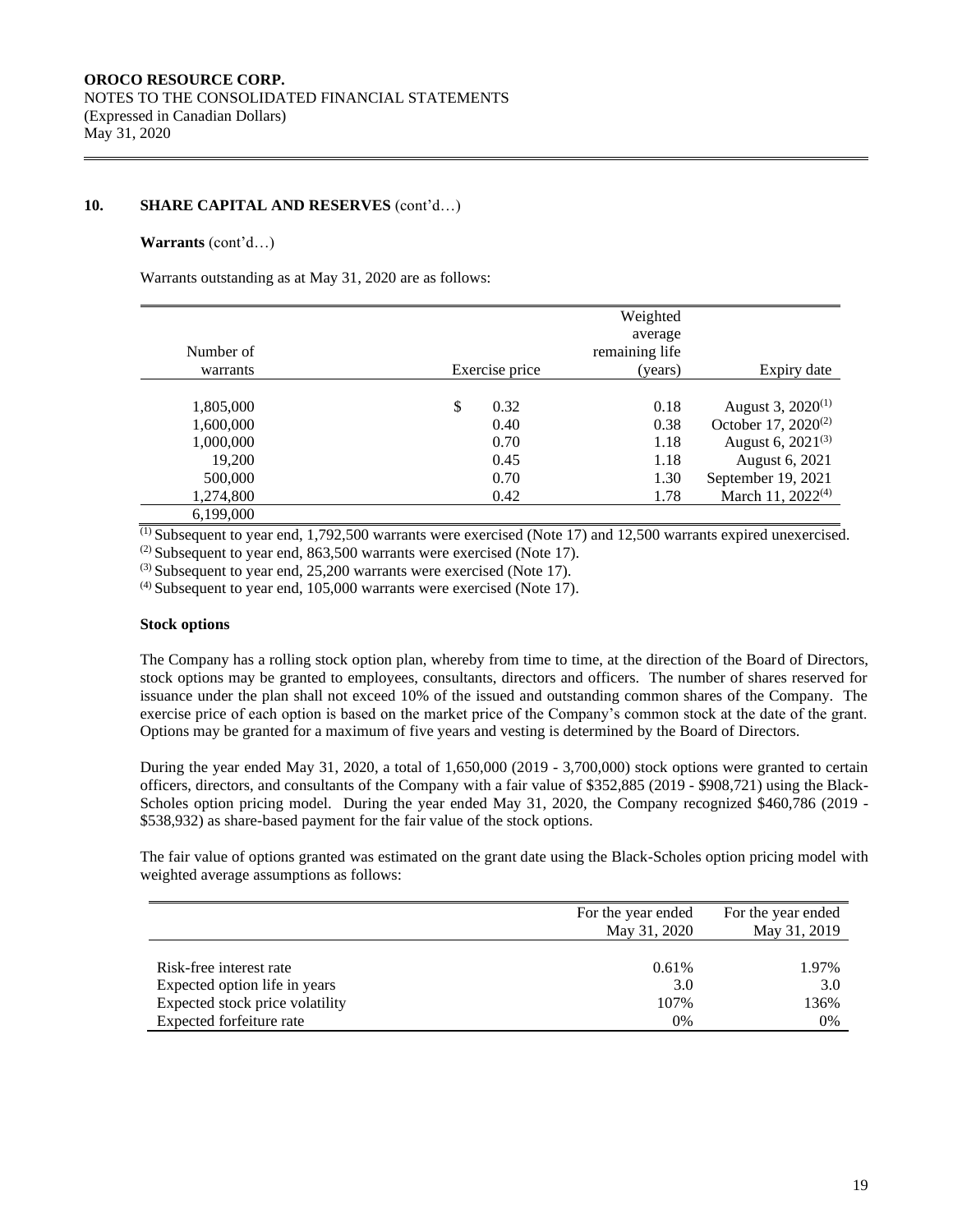## **10. SHARE CAPITAL AND RESERVES** (cont'd…)

#### **Stock options** (cont'd…)

Option transactions are summarized as follows:

|                                         | Number of<br>options | Weighted average<br>exercise price |
|-----------------------------------------|----------------------|------------------------------------|
|                                         |                      |                                    |
| Balance, outstanding as at May 31, 2018 | 4,700,000            | S<br>0.08                          |
| Granted                                 | 3,700,000            | 0.33                               |
| Exercised                               | (500,000)            | 0.08                               |
| Balance, outstanding as at May 31, 2019 | 7,900,000            | 0.19                               |
| Granted                                 | 1,650,000            | 0.35                               |
| Exercised                               | (400,000)            | 0.20                               |
| Forfeited                               | (3,200,000)          | 0.23                               |
| Balance, outstanding as at May 31, 2020 | 5,950,000            | 0.22<br>S                          |
| Balance, exercisable as at May 31, 2020 | 4,965,000            | 0.20                               |

Options outstanding as at May 31, 2020 are as follows:

|           |             |                | Weighted       |                                   |
|-----------|-------------|----------------|----------------|-----------------------------------|
|           | Number of   |                | average        |                                   |
| Number of | exercisable |                | remaining life |                                   |
| options   | options     | Exercise price | (years)        | Expiry date                       |
|           |             |                |                |                                   |
| 1,600,000 | 1,600,000   | \$<br>0.075    | 0.20           | August 11, 2020 <sup>(1)</sup>    |
| 650,000   | 650,000     | 0.075          | 0.30           | September 18, 2020 <sup>(2)</sup> |
| 1,500,000 | 1,500,000   | 0.225          | 1.40           | October 24, 2021 <sup>(3)</sup>   |
| 300,000   | 300,000     | 0.250          | 1.65           | January 24, 2022                  |
| 100,000   | 100,000     | 0.350          | 1.92           | May 1, 2022                       |
| 300,000   | 300,000     | 0.550          | 1.99           | May 28, 2022                      |
| 100,000   | 75,000      | 0.550          | 2.04           | June 14, 2022                     |
| 100,000   | 100,000     | 0.550          | 2.23           | August 22, 2022                   |
| 100,000   | 100,000     | 0.550          | 2.26           | September 4, 2022                 |
| 300,000   | 60,000      | 0.250          | 2.84           | April 1, 2023                     |
| 900,000   | 180,000     | 0.300          | 2.92           | May 1, 2023 <sup>(4)</sup>        |
| 5,950,000 | 4,965,000   |                |                |                                   |

 $\overline{^{(1)}}$  Subsequent to year end, 1,600,000 options were exercised (Note 17).

 $^{(2)}$  Subsequent to year end, 650,000 options were exercised (Note 17).

 $^{(3)}$  Subsequent to year end, 75,000 options were exercised (Note 17).

 $^{(4)}$  Subsequent to year end, 240,000 options were exercised (Note 17).

#### **Reserves**

As at May 31, 2020, the Company had a Stock Option and Warrant Reserve balance of \$3,259,540 (2019 - \$2,802,831) consisting of warrant valuations associated with warrants issued in connection with various private placements and share-based compensation associated with stock option grants to employees, consultants, directors and officers.

As at May 31, 2020, the Company had an Other Comprehensive Loss balance of \$208,258 (2019 - \$44,125).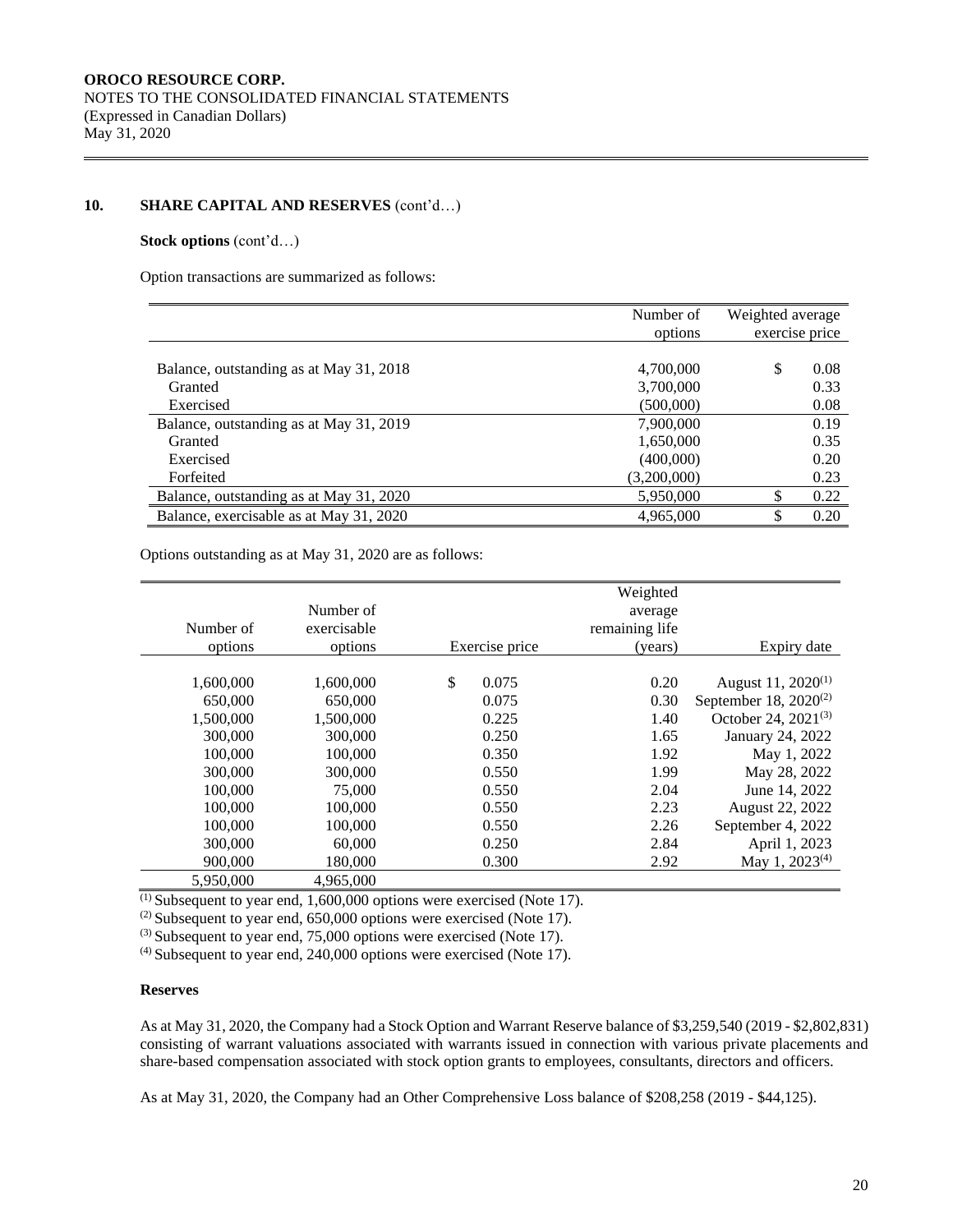## **11. NON-CONTROLLING INTEREST**

As at May 31, 2020, the equity attributable to the 29% non-controlling interest in XG is as follows:

|                                                           |   | Total      |
|-----------------------------------------------------------|---|------------|
|                                                           |   |            |
| Non-controlling interest on acquisition of XG (Note 4(b)) | S | 8,043,187  |
| Dilution of 4% interest                                   |   | (885, 850) |
| Share of loss for the period                              |   | (4,548)    |
|                                                           |   | 7,152,789  |

As at May 31, 2020 and for the period from March 2 to May 31, 2020, summarized financial information about XG is as follows:

|                                            | Total        |
|--------------------------------------------|--------------|
|                                            |              |
| Current assets                             | \$<br>98,880 |
| Non-current assets                         | 25,402,315   |
| Current liabilities                        | (11, 194)    |
| Non-current liabilities                    | (374, 584)   |
| Loss and comprehensive loss for the period | (15,903)     |

## **12. RELATED PARTY TRANSACTIONS**

The Company considers key management personnel to consist of directors and officers. The following expenses were incurred with key management personnel:

|                              | For the year ended | For the year ended |
|------------------------------|--------------------|--------------------|
|                              | May 31, 2020       | May 31, 2019       |
| Management and director fees | 272,250            | 263,500            |
| Consulting                   | 22,500             | 21,800             |
| Professional fees            | 102,000            | 102,000            |
| Share-based payment          | 9.833              |                    |
| Total                        | 406.583            | 387,300            |

As at May 31, 2020 included in accounts payable and accrued liabilities was \$319,386 (2019 - \$254,937) owing to officers and directors. The amounts owing are unsecured, non-interest bearing and have no fixed repayment terms.

During the year ended May 31, 2019, the Company entered into the Altamura Option Agreement (Notes 4 and 6), the Altamura Loan Agreement and the Advances Conversion Agreement with Altamura, which was a related party by virtue of a company controlled by the spouse of a director and an officer of the Company, a company controlled by family members of a director and officer of the Company and a member of the Company's management being significant shareholders of Altamura (Note 4).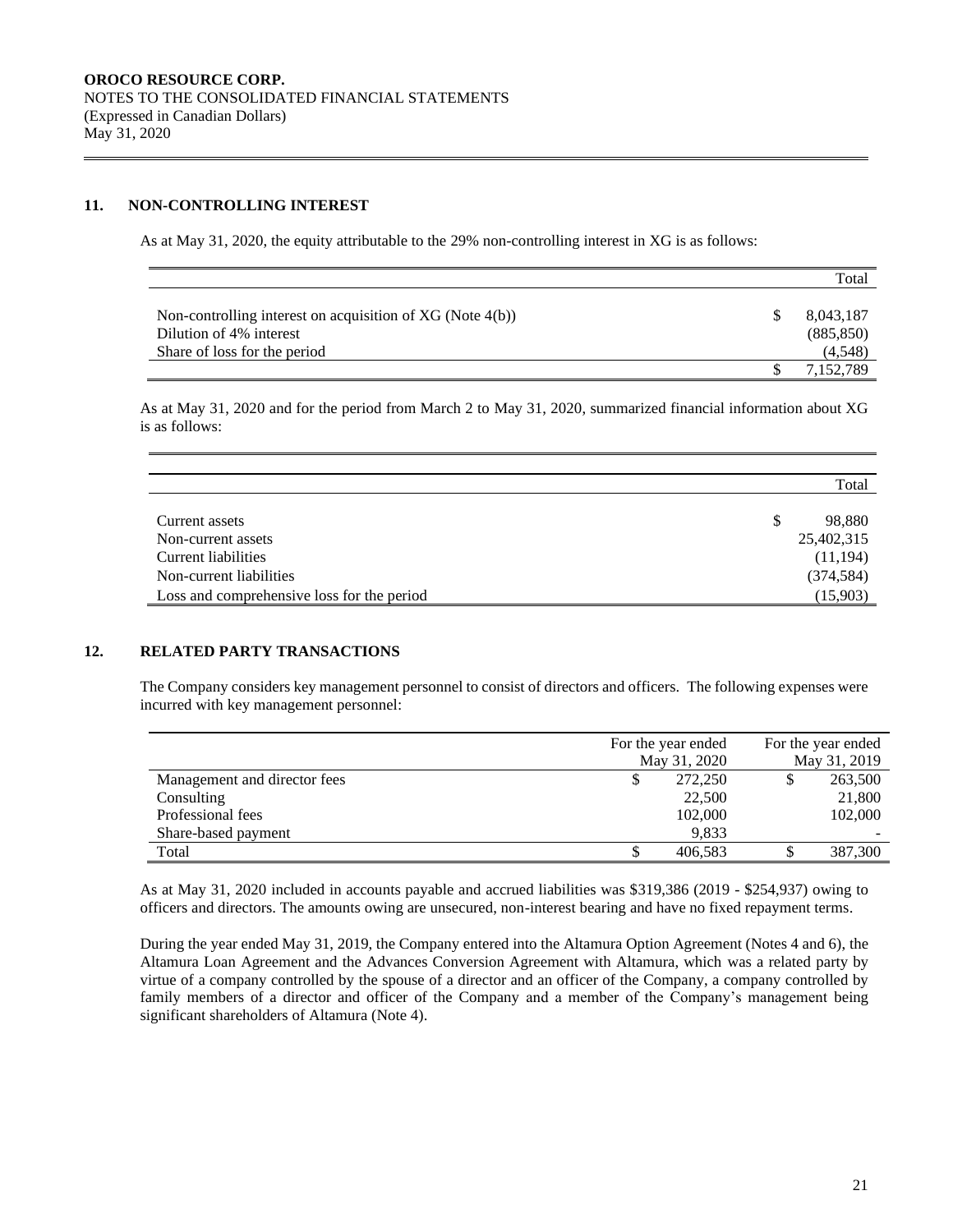## 12. RELATED PARTY TRANSACTIONS  $(cont'd...)$

Pursuant to the terms of the Altamura Option Agreement, the Company issued 39,800,000 shares to the shareholders of Altamura. 8,302,000 shares were issued to a company controlled by the spouse of a director and officer of the Company, 9,506,000 shares were issued to a company controlled by family members of a director and officer of the Company and 8,302,000 shares were issued to an officer of the Company (Note 4(b)).

## **13. DEFERRED INCOME TAXES**

A reconciliation of income taxes at statutory rates with the reported taxes is as follows:

|                                                                                |   | 2020      |    | 2019        |
|--------------------------------------------------------------------------------|---|-----------|----|-------------|
| Net income (loss) for the year before income taxes                             |   | 326,830   |    | (1,546,685) |
|                                                                                |   |           |    |             |
| Expected income tax (recovery)                                                 | S | 88,000    | -S | (418,000)   |
| Change in statutory, foreign tax, foreign exchange rates and other             |   | 112,000   |    | (7,000)     |
| Permanent differences                                                          |   | (300,000) |    | 183,000     |
| Share issue costs                                                              |   | (6,000)   |    | (7,000)     |
| Adjustment to prior years provision versus statutory tax returns and expiry of |   |           |    |             |
| non-capital losses                                                             |   | 74,000    |    | 226,000     |
| Change in unrecognized deductible temporary differences                        |   | 32,000    |    | 23,000      |
| Total deferred income tax expense                                              |   | -         |    |             |

The Company's deferred income tax liability relates to the Mexican mining royalty at the rate of 7.5%, which was enacted in Mexico from January 1, 2014 on a prospective basis and applies to earnings before the deduction of interest, taxes, depreciation and amortization. The significant components of the Company's deferred tax liabilities are as follows:

|                                                                                               | 2020   | 2019   |
|-----------------------------------------------------------------------------------------------|--------|--------|
| <b>Deferred tax liabilities</b><br>Exploration and evaluation assets – Mexican mining royalty | 13.443 | 13,443 |
|                                                                                               | 13.443 | 13.443 |

The significant components of the Company's unrecorded deferred tax assets are as follows:

|                                                 | 2020          |    | 2019        |
|-------------------------------------------------|---------------|----|-------------|
|                                                 |               |    |             |
| Deferred tax assets (liabilities)               |               |    |             |
| Exploration and evaluation assets               | \$<br>312,000 | -8 | 718,000     |
| Equipment                                       | 2,000         |    | 2,000       |
| Share issue costs                               | 9,000         |    | 9,000       |
| Marketable securities                           | 42,000        |    | 39,000      |
| Allowable capital loss                          | 858,000       |    | 857,000     |
| Non-capital losses available for future periods | 3,046,000     |    | 2,612,000   |
|                                                 | 4,269,000     |    | 4,237,000   |
| Unrecognized deferred tax assets                | (4,269,000)   |    | (4,237,000) |
| Net deferred tax assets                         | ۰.            |    |             |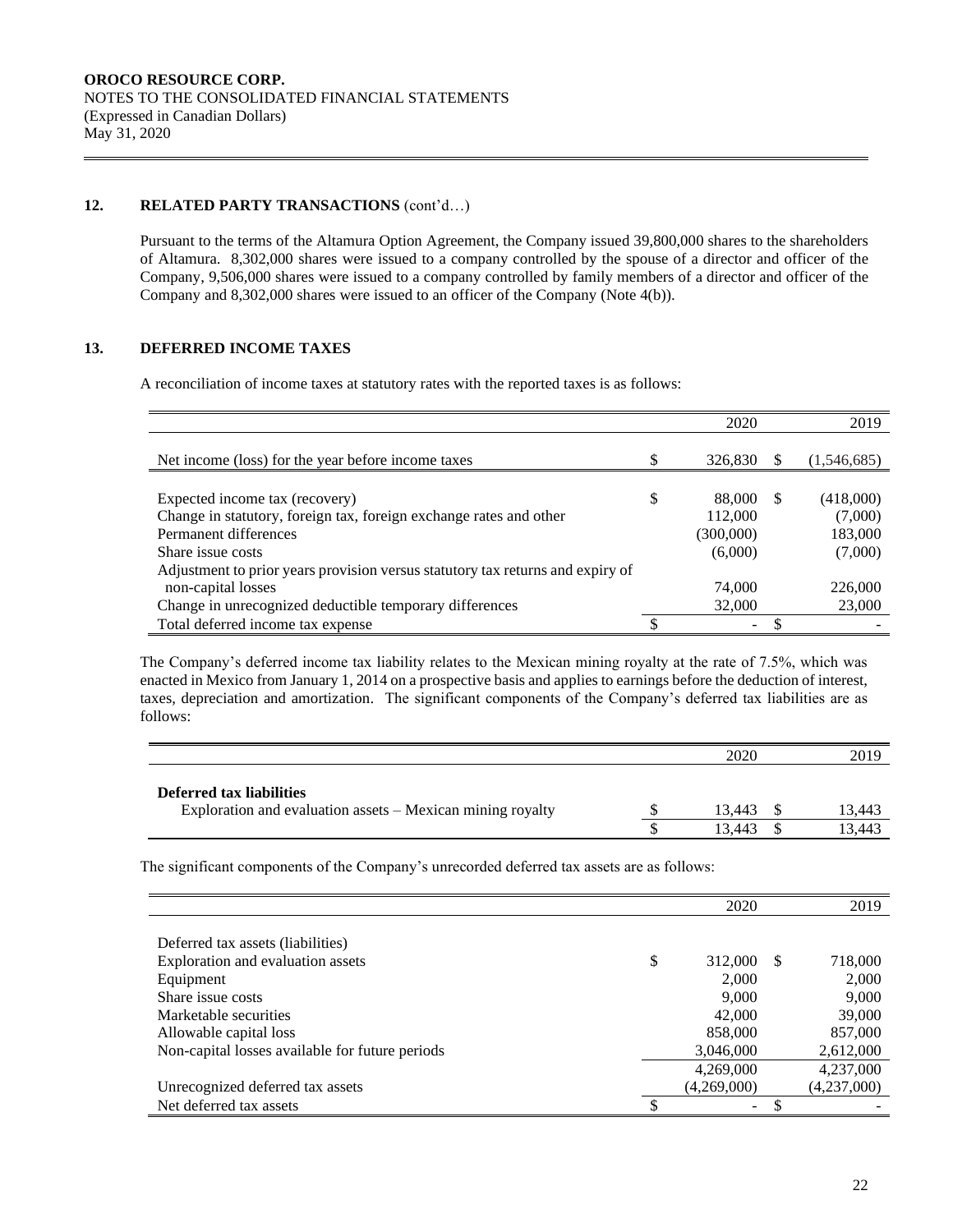## 13. **DEFERRED INCOME TAXES** (cont'd...)

The significant components of the Company's temporary differences, unused tax credits and unused tax losses that have not been included on the consolidated statement of financial position are as follows:

|                                                 | 2020            | <b>Expiry Date Range</b> |
|-------------------------------------------------|-----------------|--------------------------|
|                                                 |                 |                          |
| Temporary differences                           |                 |                          |
| Exploration and evaluation assets               | \$<br>1,175,000 | No expiry date           |
| Equipment                                       | 5.000           | No expiry date           |
| Share issue costs                               | 35,000          | 2021 to 2024             |
| Marketable securities                           | 313,000         | No expiry date           |
| Allowable capital loss                          | 3,177,000       | No expiry date           |
| Non-capital losses available for future periods | 11,305,000      | 2027 to 2040             |

Tax attributes are subject to review, and potential adjustment, by tax authorities.

## **14. SUPPLEMENTAL CASH FLOW INFORMATION**

|                                                                         | For the year ended | For the year ended |
|-------------------------------------------------------------------------|--------------------|--------------------|
|                                                                         | May 31, 2020       | May 31, 2019       |
|                                                                         |                    |                    |
| Interest paid                                                           | \$                 | \$                 |
| Taxes paid                                                              |                    |                    |
| Non-cash transactions not included in investing or financing activities |                    |                    |
| Exploration and evaluation assets included in accounts                  |                    |                    |
| payable                                                                 | \$<br>725,049      | \$<br>86,254       |
| Deferred acquisition costs allocated to exploration and                 |                    |                    |
| evaluation assets                                                       | 29,559             |                    |
| Advances to associated company allocated to exploration and             |                    |                    |
| evaluation assets                                                       | 76,355             |                    |
| Allocation of fair value of options exercised                           | 63,739             | 25,641             |
| Finder's warrants issued included in share issue costs                  | 7,162              |                    |
| Shares issued for exploration and evaluation assets                     |                    | 137,500            |
| Shares issued for acquisition of Altamura                               | 12,338,000         |                    |
| Fair value of warrants issued in private placement                      | 52,500             |                    |
| Unrealized loss on fair value of marketable securities                  | 165,413            | 147,156            |
| Reclassification of other comprehensive loss on sale of                 |                    |                    |
| marketable securities                                                   | 1,280              |                    |
| Acquisition of 4% in XG                                                 | 885,850            |                    |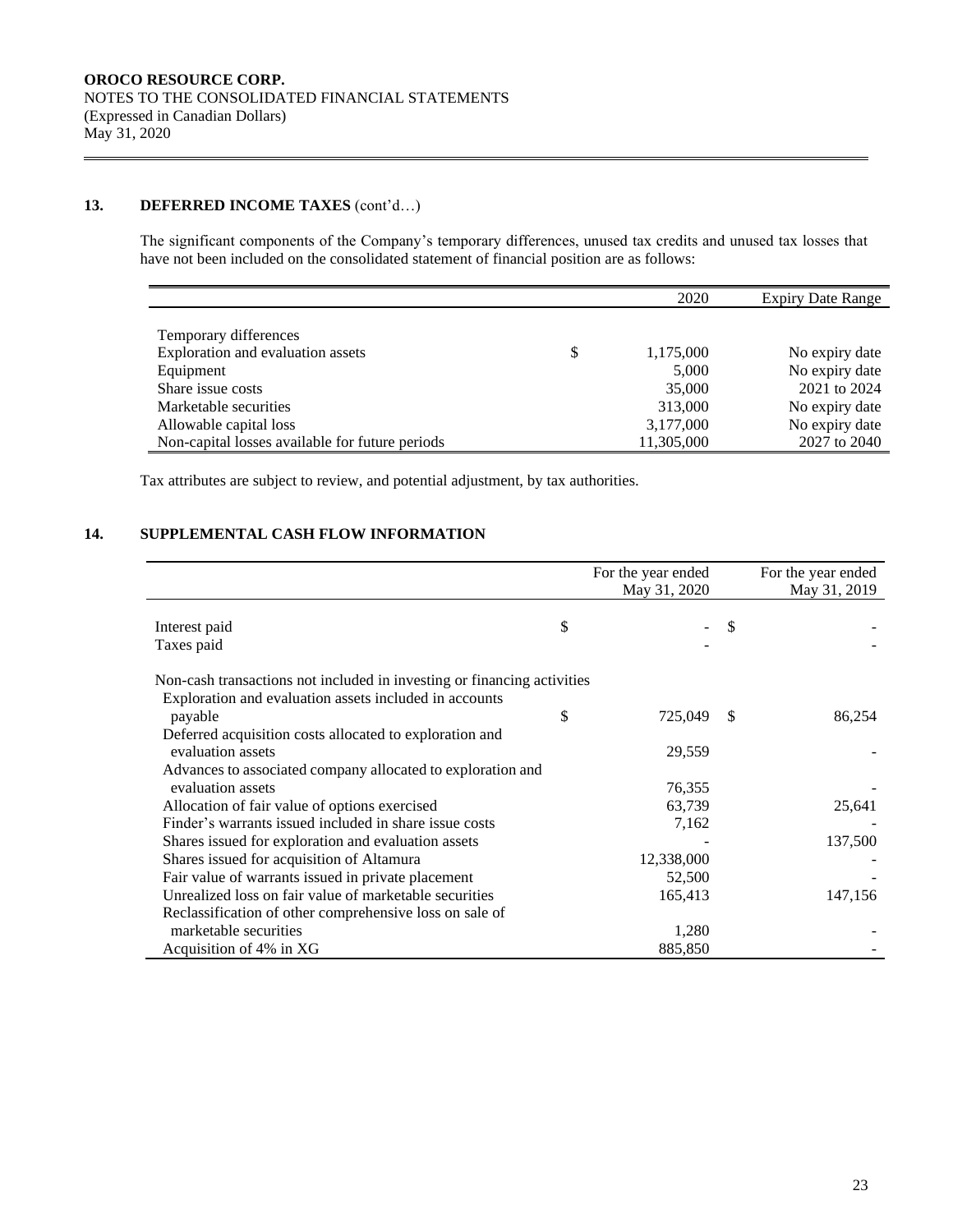## **15. SEGMENTED INFORMATION**

The Company operates in one segment being the acquisition and exploration of exploration and evaluation assets located in Mexico. Geographic information is as follows:

As at May 31, 2020

|                                   | Canada    | Mexico     | Total      |
|-----------------------------------|-----------|------------|------------|
| Equipment                         | 1.381     | 3.647      | 5.028      |
| Exploration and evaluation assets |           | 27.395.269 | 27.395.269 |
| Other assets                      | 1.092.583 | 8.696      | 1.101.279  |
| Total assets                      | .093.964  | 27,407,612 | 28.501.576 |

As at May 31, 2019

|                                   | Canada                   | Mexico    | Total     |
|-----------------------------------|--------------------------|-----------|-----------|
| Equipment                         | 797. ،                   | 4.053     | 5,850     |
| Exploration and evaluation assets | $\overline{\phantom{0}}$ | 1.417.143 | 1.417.143 |
| Other assets                      | 2,291,958                | 17.157    | 2,309,115 |
| Total assets                      | 2,293,755                | .438,353  | 3,732,108 |

## **16. FINANCIAL INSTRUMENT RISK AND CAPITAL MANAGEMENT**

The Company's objectives when managing capital are to identify, pursue and complete the exploration and development of mineral properties, to maintain financial strength, to protect its ability to meet its on-going liabilities, to continue as a going concern, to maintain creditworthiness and to maximize returns for shareholders over the long term. The Company does not have any externally imposed capital requirements to which it is subject. Capital of the Company comprises shareholders' equity. There has been no significant change in the Company's objectives, policies and processes for managing its capital during the year ended May 31, 2020.

The Company manages the capital structure and makes adjustments to it in light of changes in economic conditions and the risk characteristics of the underlying assets. To maintain or adjust the capital structure, the Company may attempt to issue new shares. The Company's investment policy is to invest its cash in financial instruments in high credit quality financial institutions with terms to maturity selected with regards to the expected timing of expenditures from continuing operations.

#### **Fair value hierarchy**

The Company's financial instruments recorded at fair value require disclosure about how the fair value was determined based on significant levels of inputs described in the following hierarchy:

Level 1 - Quoted prices are available in active markets for identical assets or liabilities as of the reporting date. Active markets are those in which transactions occur in sufficient frequency and value to provide pricing information on an ongoing basis.

Level 2 - Pricing inputs are other than quoted prices in active markets included in level 1. Prices in level 2 are either directly or indirectly observable as of the reporting date. Level 2 valuations are based on inputs including quoted forward prices for commodities, time value and volatility factors, which can be substantially observed or corroborated in the marketplace.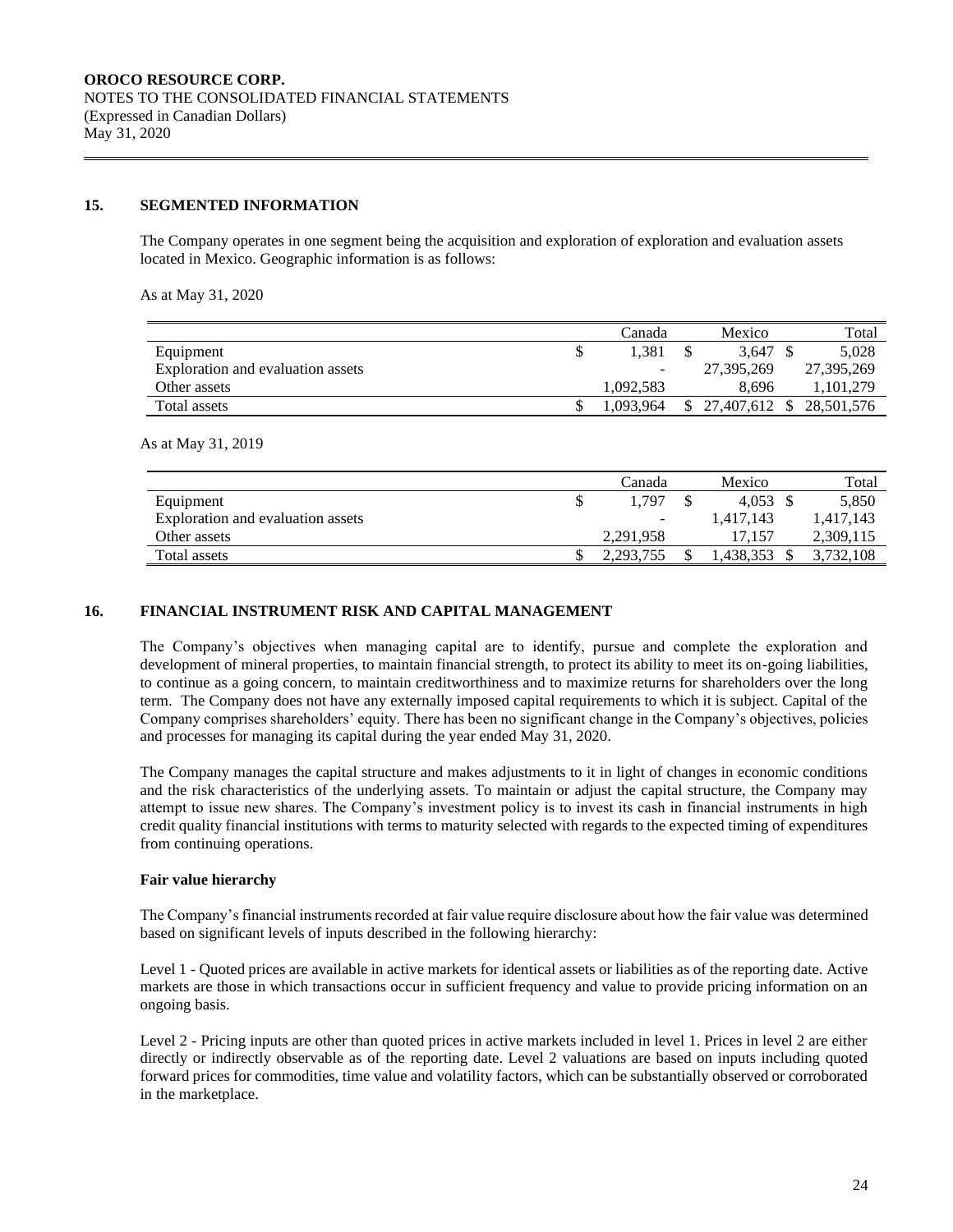## **16. FINANCIAL INSTRUMENT RISK AND CAPITAL MANAGEMENT** (cont'd…)

#### **Fair value hierarchy** (cont'd…)

Level 3 - Valuations in this level are those with inputs for the asset or liability that are not based on observable market data.

### **Management of Financial Risk**

The carrying value of cash, receivables, and accounts payable and accrued liabilities approximated their fair value because of the short-term nature of these instruments. Cash is measured at a level 1 of the fair value hierarchy. The Goldgroup shares recorded in marketable securities are measured at a level 1 of the fair value hierarchy and the BC Co. shares recorded in marketable securities are measured using level 3 of the fair value hierarchy. Investments classified within level 3 have significant unobservable inputs. As observable prices are not available for these securities, the Company has used valuation techniques to derive the fair value. The investments are based on cost at time of acquisition.

The Company's financial instruments are exposed to certain financial risks, which include credit risk, liquidity risk, and market risk.

### **Credit Risk**

Credit risk is the risk that one party to a financial instrument will fail to discharge an obligation and cause the other party to incur a financial loss. The Company's primary exposure to credit risk is on its bank accounts. The bank accounts are mainly held with a major Canadian bank and this minimizes the risk to the Company.

#### **Liquidity Risk**

Liquidity risk is the risk that the Company will not have sufficient funds to meet its financial obligations when they are due. The Company manages liquidity risk through the management of its capital structure and financial leverage as outlined above. The Company monitors its ability to meet its short-term expenditures by raising additional funds through share issuance when required. All of the Company's financial liabilities have contractual maturities of 30 days or due on demand and are subject to normal trade terms.

#### **Foreign Exchange Risk**

The Company's property interests in Mexico make it subject to foreign currency fluctuations, which may adversely affect the Company's financial position, results of operations and cash flows. The Company is affected by changes in exchange rates between the Canadian dollar and foreign currencies. The Company does not invest in derivatives to mitigate these risks. The effect of a 10% change in the foreign exchange rate on the cash held in foreign currencies at May 31, 2020 is nominal.

#### **Interest Rate Risk**

Interest rate risk is the risk that the fair value or future cash flows of a financial instrument will fluctuate because of changes in market interest rates. The Company is not exposed to significant interest rate risk.